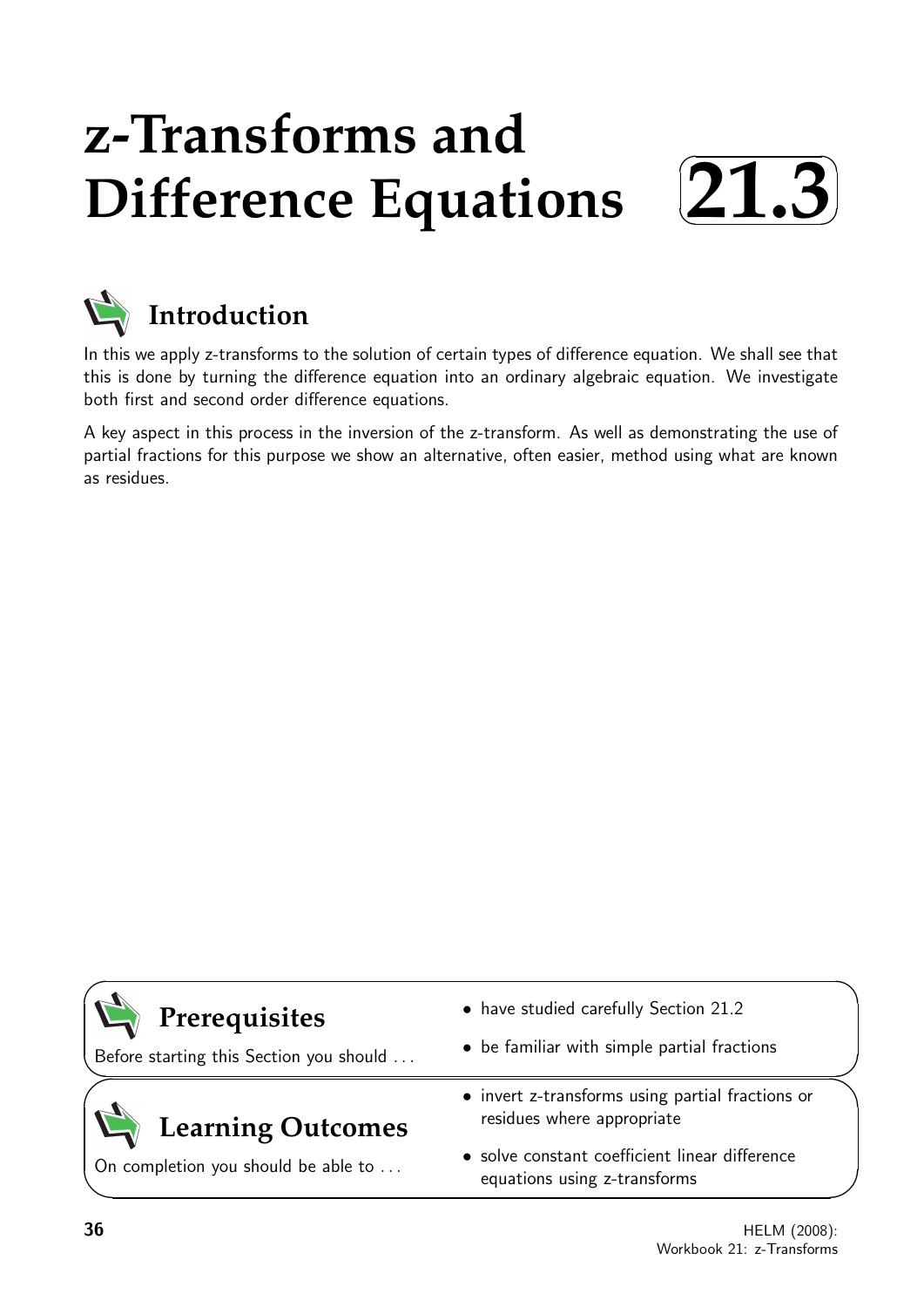

# **1. Solution of difference equations using z-transforms**

Using z-transforms, in particular the shift theorems discussed at the end of the previous Section, provides a useful method of solving certain types of difference equation. In particular linear constant coefficient difference equations are amenable to the z-transform technique although certain other types can also be tackled. In fact all the difference equations that we looked at in Section 21.1 were linear:

$$
y_{n+1} = y_n + d
$$
 (1st order)  
\n
$$
y_{n+1} = A y_n
$$
 (1st order)  
\n
$$
y_{n+2} = y_{n+1} + y_n
$$
 (2nd order)

Other examples of linear difference equations are

| $y_{n+2} + 4y_{n+1} - 3y_n = n^2$ | (2nd order) |
|-----------------------------------|-------------|
| $y_{n+1} + y_n = n \; 3^n$        | (1st order) |

The key point is that for a difference equation to be classified as linear the terms of the sequence  $\{y_n\}$  arise only to power 1 or, more precisely, the highest subscript term is obtainable as a linear combination of the lower ones. All the examples cited above are consequently linear. Note carefully that the term  $n^2$  in our fourth example does not imply non-linearity since linearity is determined by the  $y_n$  terms.

Examples of non-linear difference equations are

$$
y_{n+1} = \sqrt{y_n + 1}
$$
  

$$
y_{n+1}^2 + 2 y_n = 3
$$
  

$$
y_{n+1}y_n = n
$$
  

$$
\cos(y_{n+1}) = y_n
$$

We shall not consider the problem of solving non-linear difference equations.

The five linear equations listed above also have constant coefficients; for example:

$$
y_{n+2} + 4y_{n+1} - 3y_n = n^2
$$

has the constant coefficients 1, 4,  $-3$ .

The (linear) difference equation

 $n y_{n+2} - y_{n+1} + y_n = 0$ 

has one variable coefficient viz  $n$  and so is not classified as a constant coefficient difference equation.

#### **Solution of first order linear constant coefficient difference equations**

Consider the first order difference equation

 $y_{n+1} - 3y_n = 4$   $n = 0, 1, 2, ...$ 

The equation could be solved in a step-by-step or recursive manner, provided that  $y_0$  is known because

 $y_1 = 4 + 3y_0$   $y_2 = 4 + 3y_1$   $y_3 = 4 + 3y_2$  and so on.

This process will certainly produce the terms of the solution sequence  $\{y_n\}$  but the general term  $y_n$ may not be obvious.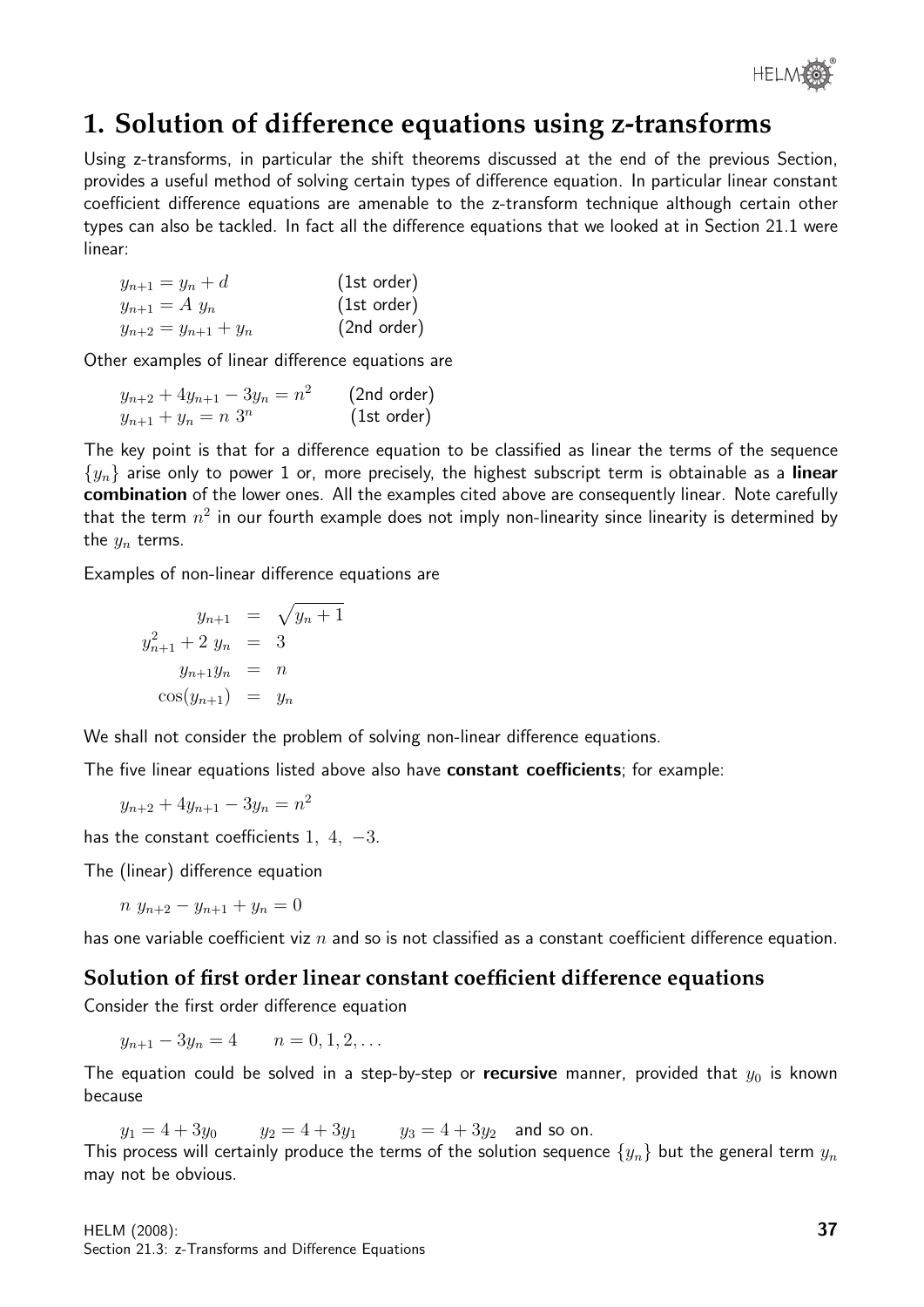So consider

$$
y_{n+1} - 3y_n = 4 \qquad n = 0, 1, 2, \dots \tag{1}
$$

with initial condition  $y_0 = 1$ .

We multiply both sides of  $(1)$  by  $z^{-n}$  and sum each side over all positive integer values of  $n$  and zero. We obtain

$$
\sum_{n=0}^{\infty} (y_{n+1} - 3y_n) z^{-n} = \sum_{n=0}^{\infty} 4z^{-n}
$$

or

$$
\sum_{n=0}^{\infty} y_{n+1} z^{-n} - 3 \sum_{n=0}^{\infty} y_n z^{-n} = 4 \sum_{n=0}^{\infty} z^{-n}
$$
 (2)

The three terms in (2) are clearly recognisable as z-transforms.

The right-hand side is the z-transform of the constant sequence  $\{4, 4, ...\}$  which is  $\frac{4z}{4z}$  $z - 1$ .

If  $Y(z) = \sum_{n=0}^{\infty}$  $n=0$  $y_nz^{-n}$  denotes the z-transform of the sequence  $\{y_n\}$  that we are seeking then  $\sum^{\infty}$  $n=0$  $y_{n+1}z^{-n} = z Y(z) - zy_0$  (by the left shift theorem).

Consequently (2) can be written

$$
z Y(z) - zy_0 - 3 Y(z) = \frac{4z}{z - 1}
$$
\n(3)

Equation (3) is the z-transform of the original difference equation (1). The intervening steps have been included here for explanation purposes but we shall omit them in future. The important point is that (3) is no longer a difference equation. It is an **algebraic** equation where the unknown,  $Y(z)$ , is the z-transform of the solution sequence  $\{y_n\}$ .

We now insert the initial condition  $y_0 = 1$  and solve (3) for  $Y(z)$ :

$$
(z-3)Y(z) - z = \frac{4z}{(z-1)}
$$
  
\n
$$
(z-3)Y(z) = \frac{4z}{z-1} + z = \frac{z^2 + 3z}{z-1}
$$
  
\nso 
$$
Y(z) = \frac{z^2 + 3z}{(z-1)(z-3)}
$$
\n(4)

The final step consists of obtaining the sequence  $\{y_n\}$  of which (4) is the z-transform. As it stands (4) is not recognizable as any of the standard transforms that we have obtained. Consequently, one method of 'inverting' (4) is to use a **partial fraction** expansion. (We assume that you are familiar with simple partial fractions. See HELM  $3.6$ )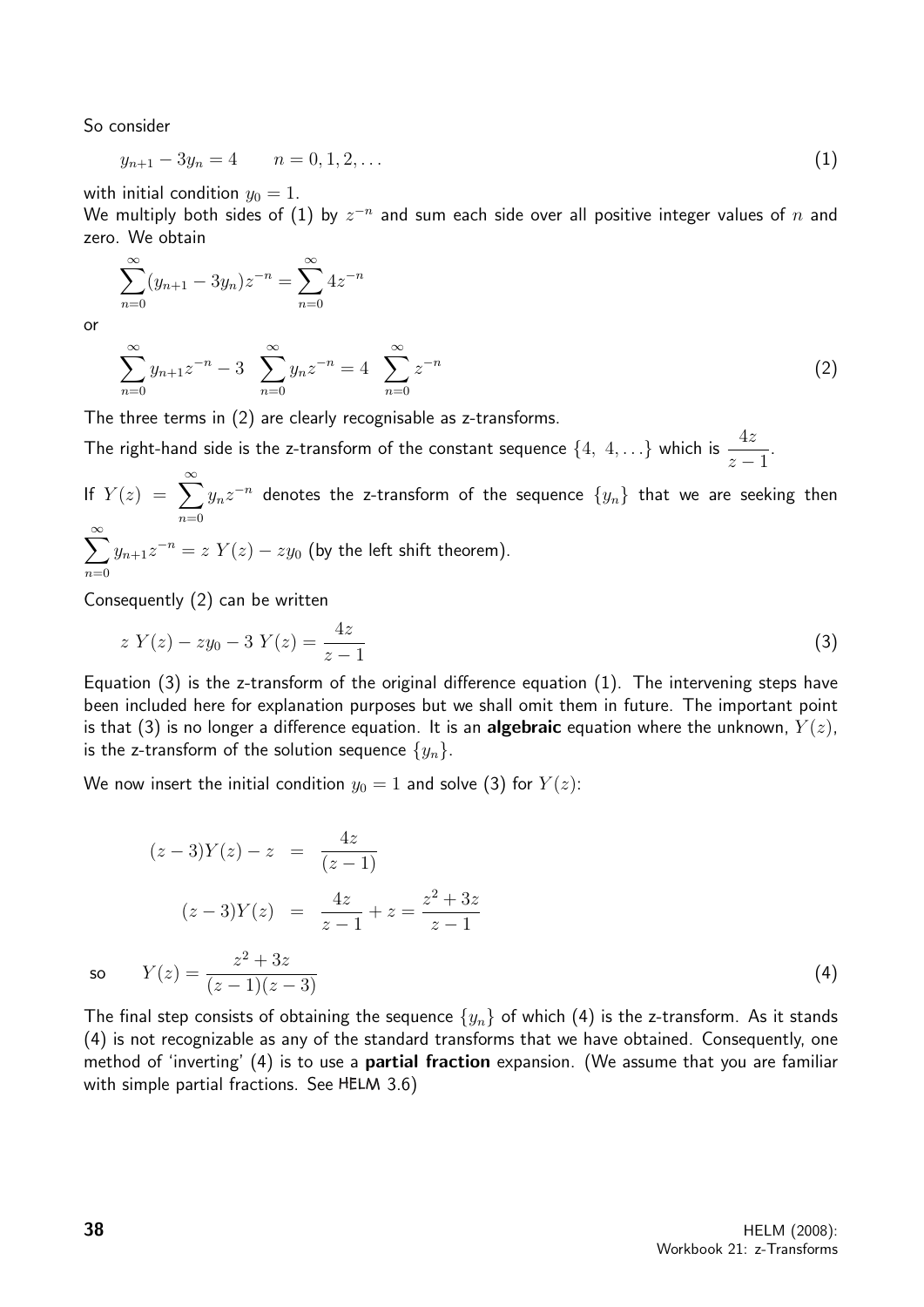

Thus

$$
Y(z) = z \frac{(z+3)}{(z-1)(z-3)}
$$
  
=  $z \left( \frac{-2}{z-1} + \frac{3}{z-3} \right)$  (in partial fractions)

so  $Y(z) = \frac{-2z}{z}$  $z - 1$  $+$  $3z$  $z - 3$ 

Now, taking inverse z-transforms, the general term  $y_n$  is, using the linearity property,

$$
y_n = -2\mathbb{Z}^{-1}\left\{\frac{z}{z-1}\right\} + 3\mathbb{Z}^{-1}\left\{\frac{z}{z-3}\right\}
$$

The symbolic notation  $\mathbb{Z}^{-1}$  is common and is short for 'the inverse z-transform of'.





Checking the solution:

From this solution (5)

$$
y_n = -2 + 3^{n+1}
$$

we easily obtain

$$
y_0 = -2 + 3 = 1
$$
 (as given)  
\n $y_1 = -2 + 3^2 = 7$   
\n $y_2 = -2 + 3^3 = 25$   
\n $y_3 = -2 + 3^4 = 79$  etc.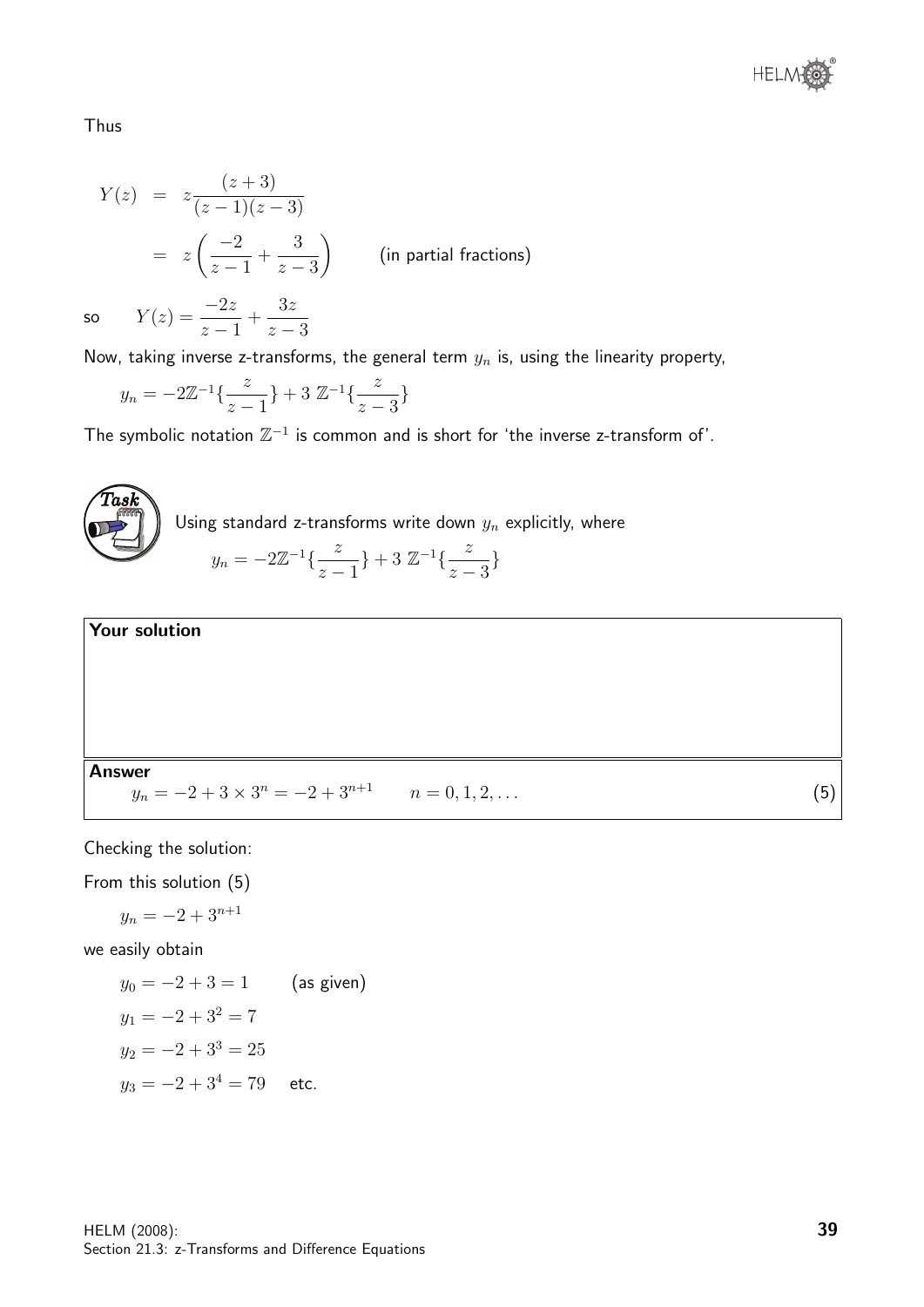These agree with those obtained by recursive solution of the given problem (1):

 $y_{n+1} - 3y_n = 4$   $y_0 = 1$ 

which yields

 $y_1 = 4 + 3y_0 = 7$  $y_2 = 4 + 3y_1 = 25$  $y_3 = 4 + 3y_2 = 79$  etc.

More conclusively we can put the solution (5) back into the left-hand side of the difference equation  $(1).$ 

If  $y_n = -2 + 3^{n+1}$ 

then  $3y_n = -6 + 3^{n+2}$ 

and  $y_{n+1} = -2 + 3^{n+2}$ 

So, on the left-hand side of (1),

 $y_{n+1} - 3y_n = -2 + 3^{n+2} - (-6 + 3^{n+2})$ 

which does indeed equal 4, the given right-hand side, and so the solution has been verified.



To solve a linear constant coefficient difference equation, three steps are involved:

- 1. Replace each term in the difference equation by its z-transform and insert the initial condition(s).
- 2. Solve the resulting algebraic equation. (Thus gives the z-transform  $Y(z)$  of the solution sequence.)
- 3. Find the inverse z-transform of  $Y(z)$ .

The third step is usually the most difficult. We will consider the problem of finding inverse ztransforms more fully later.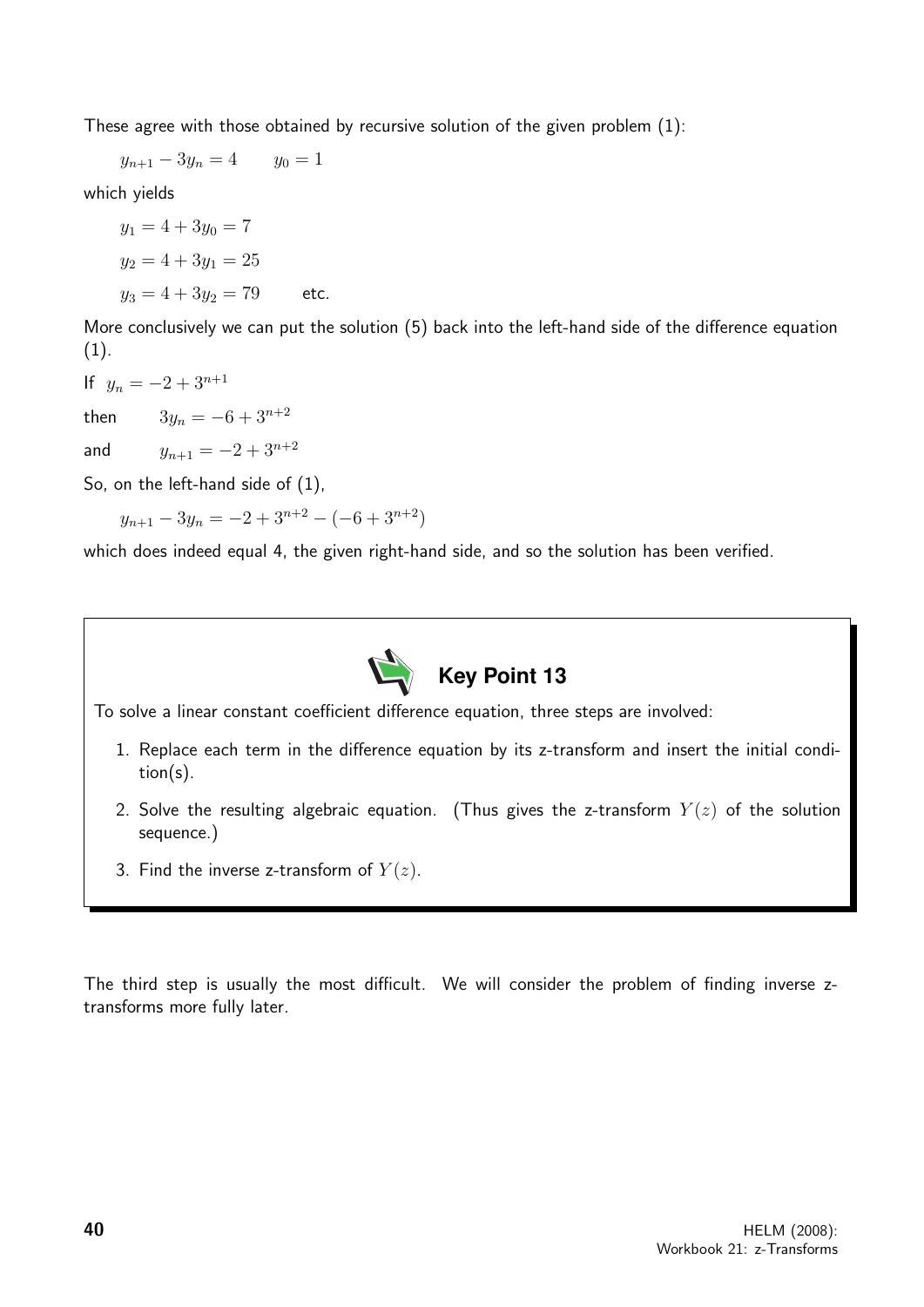



Solve the difference equation

 $y_{n+1} - y_n = d$   $n = 0, 1, 2, \ldots$   $y_0 = a$  (6)

where  $a$  and  $d$  are constants.

(The solution will give the  $n^{\text{th}}$  term of an arithmetic sequence with a constant difference  $d$  and initial term  $a.$ )

Start by replacing each term of (6) by its z-transform:

Your solution Answer If  $Y(z) = \mathbb{Z}{y_n}$  we obtain the algebraic equation  $z Y(z) - zy_0 - Y(z) = \frac{d \times z}{(z-1)}$ 

Note that the right-hand side transform is that of a constant sequence  $\{d, d, \ldots\}$ . Note also the use of the left shift theorem.

Now insert the initial condition  $y_0 = a$  and then solve for  $Y(z)$ :

#### Your solution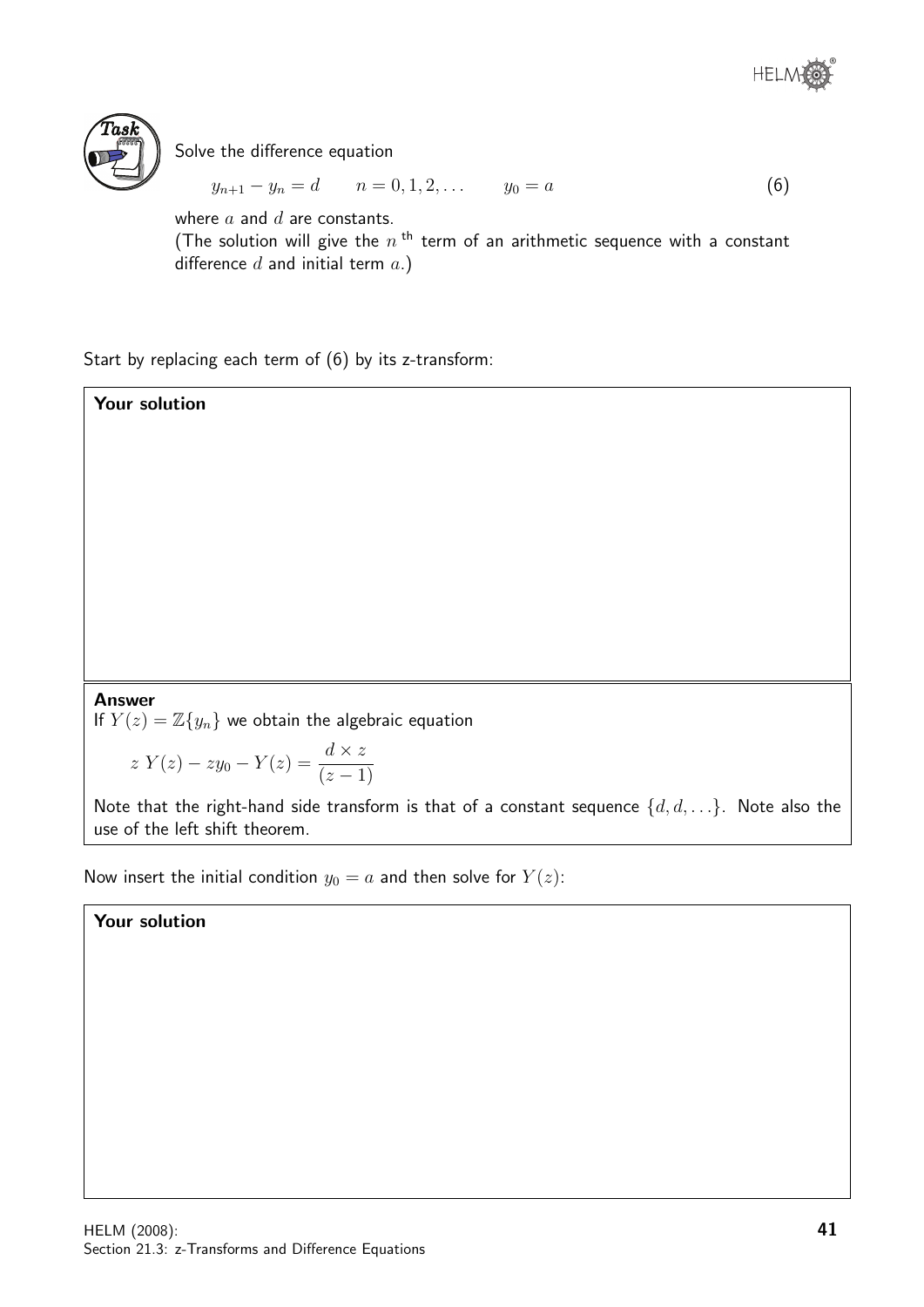Answer

$$
(z-1)Y(z) = \frac{d \times z}{(z-1)} + z \times a
$$

$$
Y(z) = \frac{d \times z}{(z-1)^2} + \frac{a \times z}{z-1}
$$

Finally take the inverse z-transform of the right-hand side. [Hint: Recall the z-transform of the ramp sequence  $\{n\}$ .]

Your solution

### Answer

We have

$$
y_n = d \times \mathbb{Z}^{-1}\left\{\frac{z}{(z-1)^2}\right\} + a \times \mathbb{Z}^{-1}\left\{\frac{z}{z-1}\right\}
$$
  
 
$$
\therefore \qquad y_n = dn + a \qquad n = 0, 1, 2, \dots \tag{7}
$$

using the known z-transforms of the ramp and unit step sequences. Equation (7) may well be a familiar result to you – an arithmetic sequence whose 'zeroth' term is  $y_0 = a$  has general term  $y_n = a + nd.$ 

i.e.  $\{y_n\} = \{a, a+d, \ldots a+nd, \ldots\}$ 

This solution is of course readily obtained by direct recursive solution of (6) without need for ztransforms. In this case the general term  $(a + nd)$  is readily seen from the form of the recursive solution: (Make sure you really do see it).

N.B. If the term  $a$  is labelled as the first term (rather than the zeroth) then

 $y_1 = a, y_2 = a + d, y_3 = a + 2d,$ 

so in this case the  $n$  <sup>th</sup> term is

$$
y_n = a + (n-1)d
$$

rather than (7).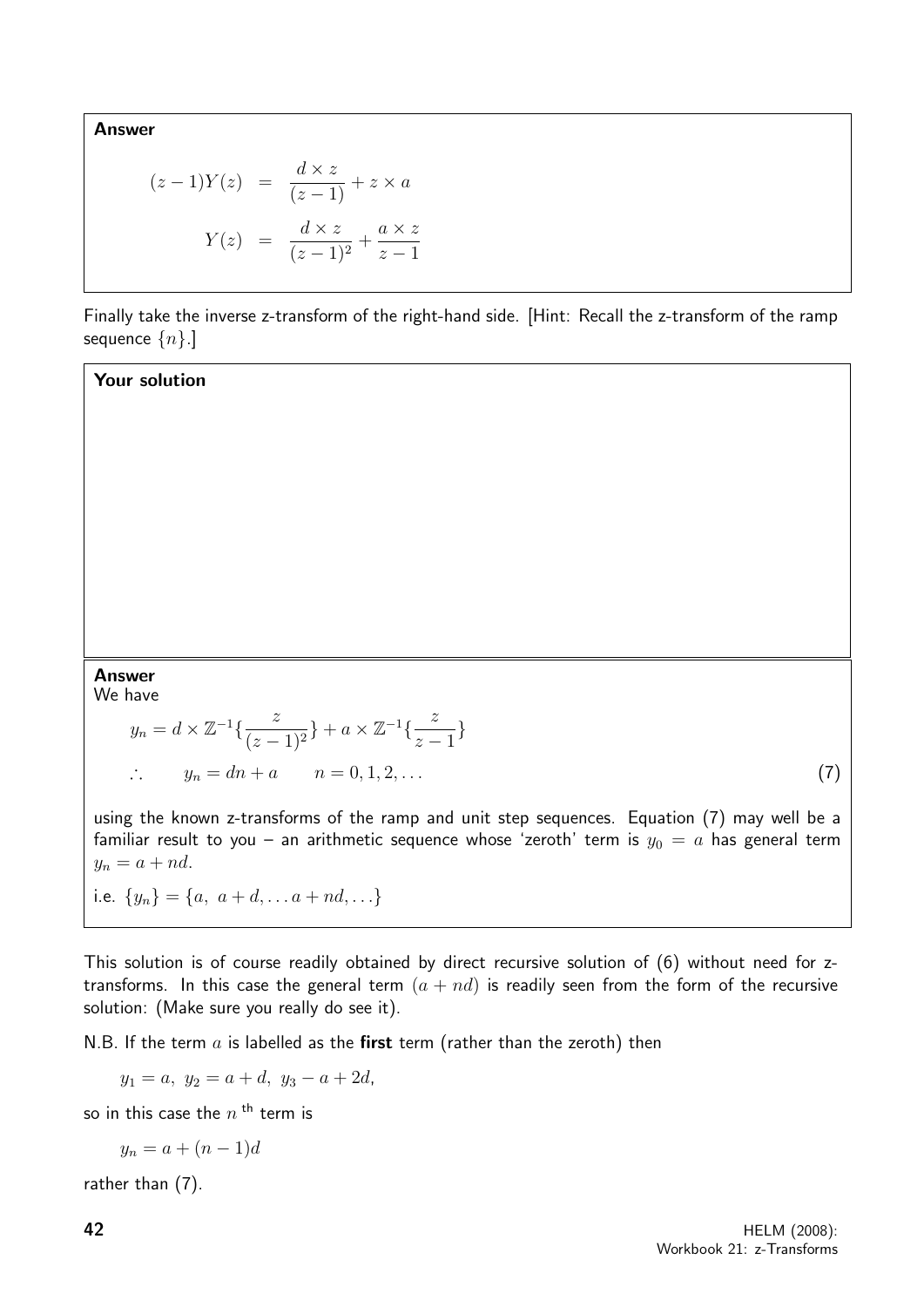

### **Use of the right shift theorem in solving difference equations**

The problem just solved was given by (6), i.e.

$$
y_{n+1} - y_n = d
$$
 with  $y_0 = a$   $n = 0, 1, 2, ...$ 

We obtained the solution

 $y_n = a + nd$   $n = 0, 1, 2, ...$ 

Now consider the problem

$$
y_n - y_{n-1} = d \qquad n = 0, 1, 2, \dots \tag{8}
$$

with  $y_{-1} = a$ .

The only difference between the two problems is that the 'initial condition' in (8) is given at  $n = -1$ rather than at  $n = 0$ . Writing out the first few terms should make this clear.

(6) (8)  
\n
$$
y_1 - y_0 = d
$$
  $y_0 - y_{-1} = d$   
\n $y_2 - y_1 = d$   $y_1 - y_0 = d$   
\n $\vdots$   $\vdots$   
\n $y_{n+1} - y_n = d$   $y_n - y_{n-1} = d$   
\n $y_0 = a$   $y_{-1} = a$ 

The solution to (8) must therefore be the same as for (6) but with every term in the solution (7) of (6) shifted 1 unit to the left.

Thus the solution to (8) is expected to be

$$
y_n = a + (n+1)d
$$
  $n = -1, 0, 1, 2, ...$ 

(replacing n by  $(n + 1)$  in the solution (7)).



Use the right shift theorem of z-transforms to solve (8) with the initial condition  $y_{-1} = a$ .

(a) Begin by taking the z-transform of (8), inserting the initial condition and solving for  $Y(z)$ :

#### Your solution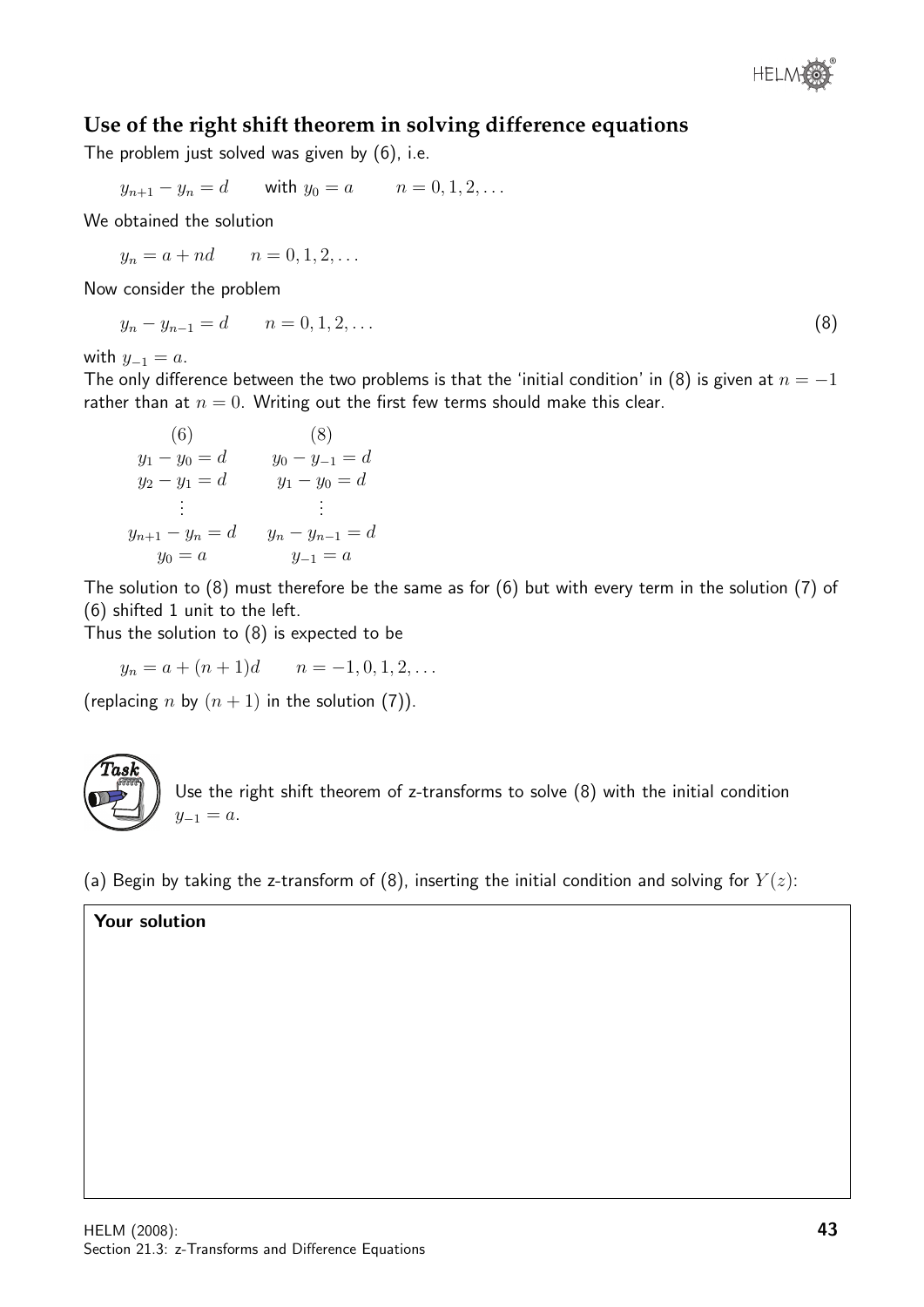#### Answer

We have, for the z-transform of (8)

$$
Y(z) - (z^{-1}Y(z) + y_{-1}) = \frac{dz}{z - 1}
$$
 [Note that here dz means  $d \times z$ ]  
\n
$$
Y(z)(1 - z^{-1}) - a = \frac{dz}{z - 1}
$$
  
\n
$$
Y(z) \left(\frac{z - 1}{z}\right) = \frac{dz}{(z - 1)} + a
$$
  
\n
$$
Y(z) = \frac{dz^2}{(z - 1)^2} + \frac{az}{z - 1}
$$
 (9)

The second term of  $Y(z)$  has the inverse z-transform  $\{a \ u_n\} = \{a, a, a, \ldots\}$ .

The first term is less straightforward. However, we have already reasoned that the other term in  $y_n$ here should be  $(n+1)d$ .

(b) Show that the z-transform of  $(n+1)d$  is  $\frac{dz^2}{dx^2}$  $\frac{d\alpha}{(z-1)^2}$ . Use the standard transform of the ramp and step:

Your solution

#### Answer

We have

$$
\mathbb{Z}\{(n+1)d\} = d\mathbb{Z}\{n\} + d\mathbb{Z}\{1\}
$$

by the linearity property

$$
\therefore \qquad \mathbb{Z}\{(n+1)d\} \quad = \quad \frac{dz}{(z-1)^2} + \frac{dz}{z-1}
$$
\n
$$
= \quad dz \left(\frac{1+z-1}{(z-1)^2}\right)
$$
\n
$$
= \quad \frac{dz^2}{(z-1)^2}
$$

as expected.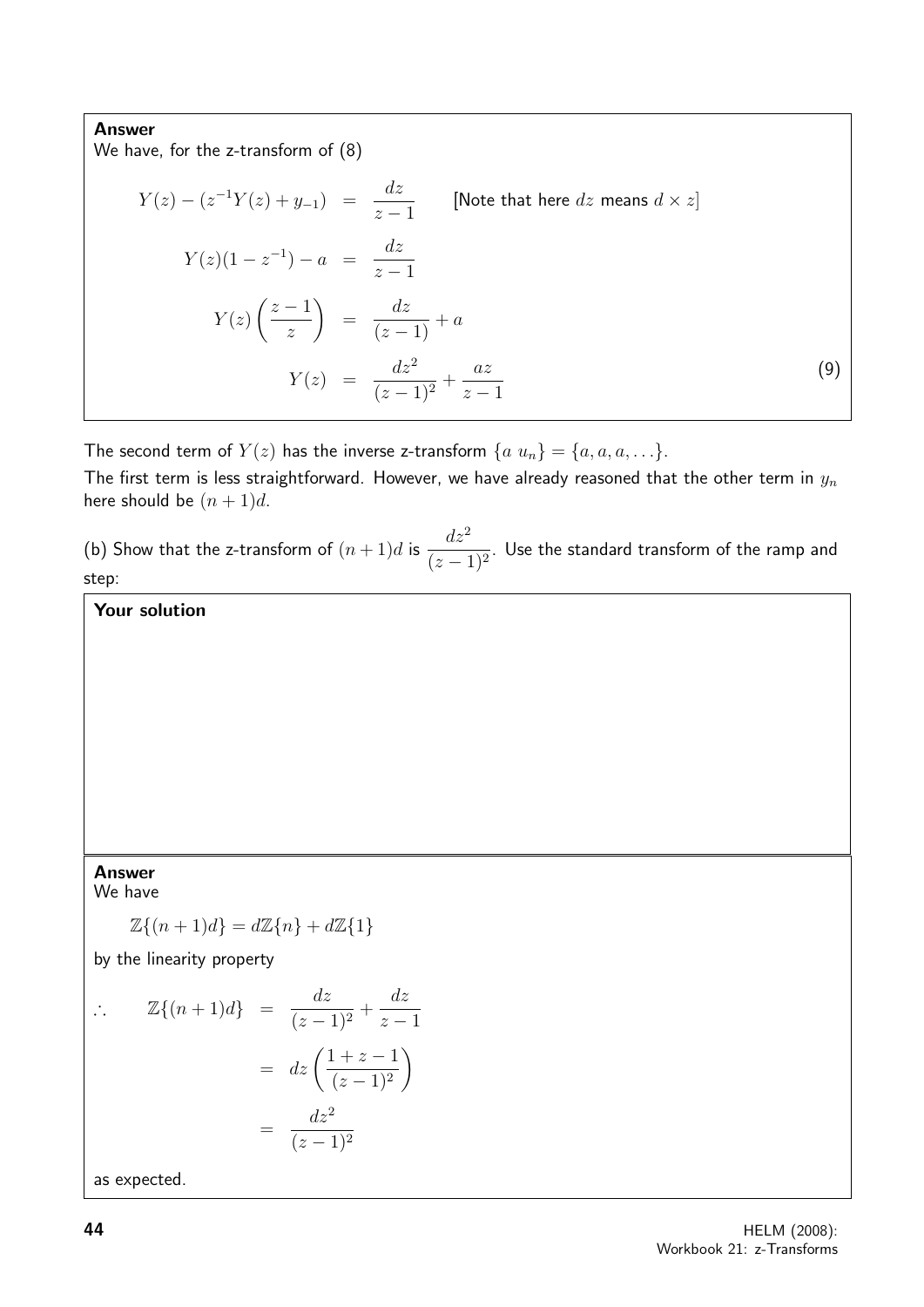

(c) Finally, state  $y_n$ :

| <b>Your solution</b>                                               |
|--------------------------------------------------------------------|
|                                                                    |
|                                                                    |
| <b>Answer</b><br>Returning to $(9)$ the inverse z-transform is     |
| $y_n = (n+1)d + a u_n$ i.e. $y_n = a + (n+1)d$ $n = -1, 0, 1, 2, $ |
| as we expected.                                                    |



Begin by obtaining the z-transform of  $y_n$ :

Your solution

#### Answer

We have, taking the z-transform of  $(10)$ ,

$$
Y(z) - 3(z^{-1}Y(z) + 1) = \frac{4z}{z - 1}
$$

(using the right shift property and inserting the initial condition.)

$$
\therefore Y(z) - 3z^{-1}Y(z) = 3 + \frac{4z}{z - 1}
$$
  

$$
Y(z) \frac{(z - 3)}{z} = 3 + \frac{4z}{z - 1}
$$
 so 
$$
Y(z) = \frac{3z}{z - 3} + \frac{4z^2}{(z - 1)(z - 3)}
$$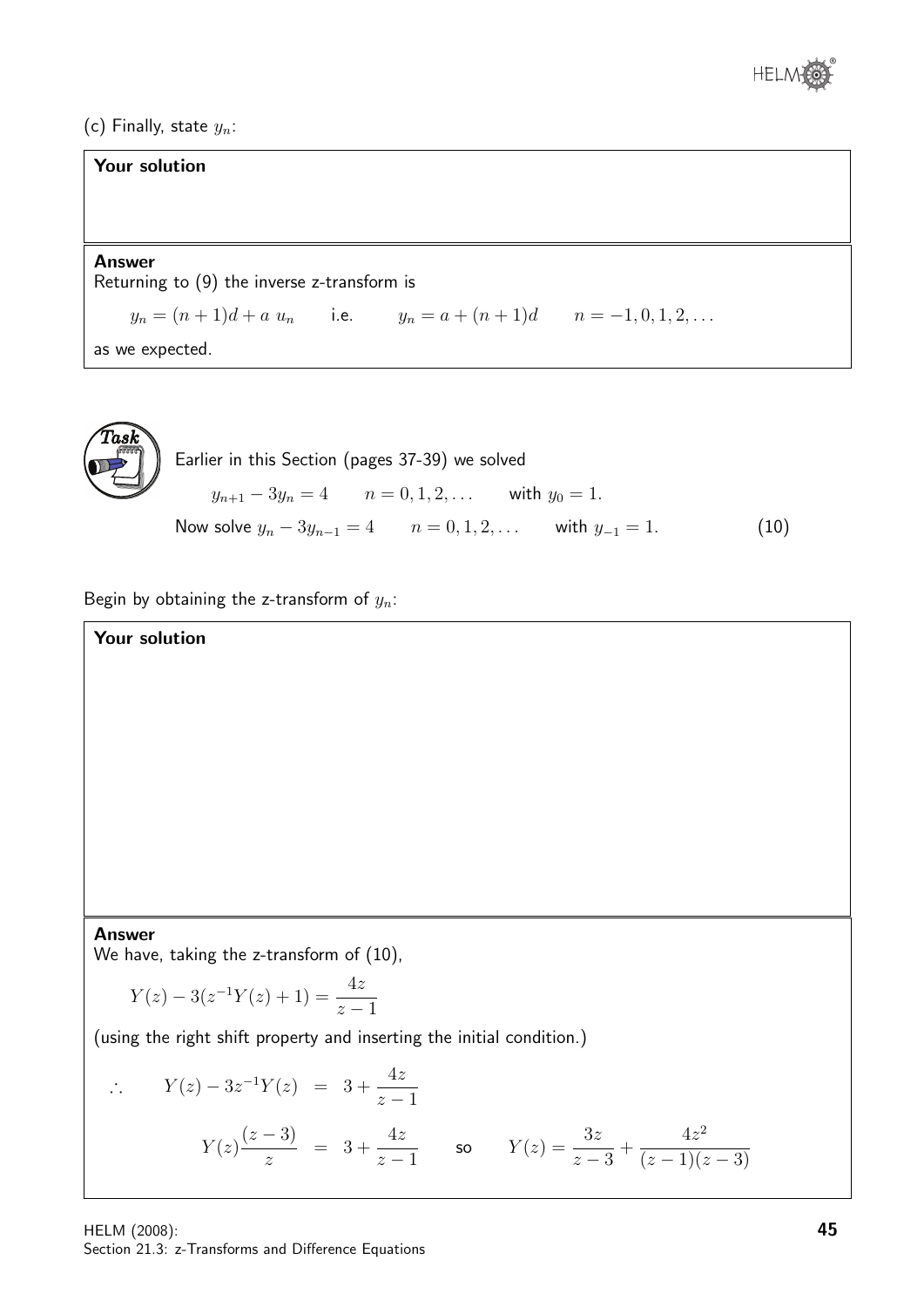Write the second term as  $4z$  $\left(\frac{z}{(z-1)(z-3)}\right)$ and obtain the partial fraction expansion of the bracketed term. Then complete the z-transform inversion.

# Answer

Your solution

$$
\frac{z}{(z-1)(z-3)} = \frac{-\frac{1}{2}}{z-1} + \frac{\frac{3}{2}}{z-3}
$$

We now have

$$
Y(z) = \frac{3z}{z-3} - \frac{2z}{z-1} + \frac{6z}{z-3}
$$
  
so  

$$
y_n = 3 \times 3^n - 2 + 6 \times 3^n = -2 + 9 \times 3^n = -2 + 3^{n+2}
$$
 (11)

Compare this solution (11) to that of the previous problem (5) on page 39:

#### Your solution

#### Answer

Solution (11) is just the solution sequence (5) moved 1 unit to the left. We anticipated this since the difference equation (10) and associated initial condition is the same as the difference equation (1) but shifted one unit to the left.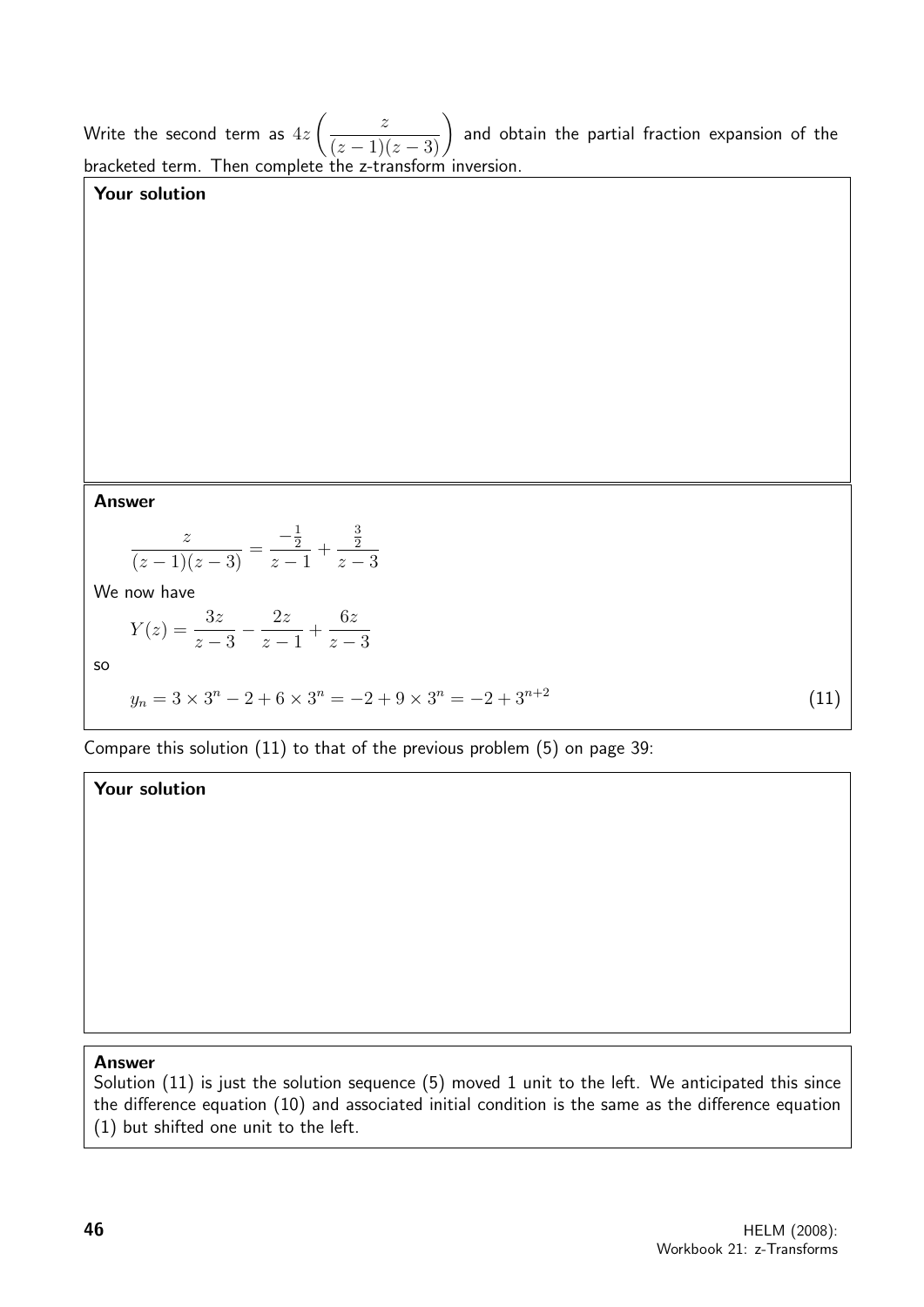

# **2. Second order difference equations**

You will learn in this section about solving second order linear constant coefficient difference equations. In this case two initial conditions are required, typically either  $y_0$  and  $y_1$  or  $y_{-1}$  and  $y_{-2}$ . In the first case we use the left shift property of the z-transform, in the second case we use the right shift property. The same three basic steps are involved as in the first order case.

$$
\begin{array}{c}\n\text{Task} \\
\hline\n\end{array}\n\right) \quad \text{By solving} \\
y_{n+2} = y_{n+1} + y_n \tag{12}
$$

 $y_0 = y_1 = 1$ 

obtain the general term  $y_n$  of the Fibonacci sequence.

Begin by taking the z-transform of (12), using the left shift property. Then insert the initial conditions and solve the resulting algebraic equation for  $Y(z)$ , the z-transform of  $\{y_n\}$ :

(taking z-transforms)

(inserting initial conditions)



Your solution

$$
z^{2}Y(z) - z^{2}y_{0} - zy_{1} = zY(z) - zy_{0} + Y(z)
$$

$$
z^{2}Y(z) - z^{2} - z = zY(z) - z + Y(z)
$$

$$
(z^{2} - z - 1)Y(z) = z^{2}
$$

so

$$
Y(z) = \frac{z^2}{z^2 - z - 1}
$$
 (solving for  $Y(z)$ ).

HELM (2008): Section 21.3: z-Transforms and Difference Equations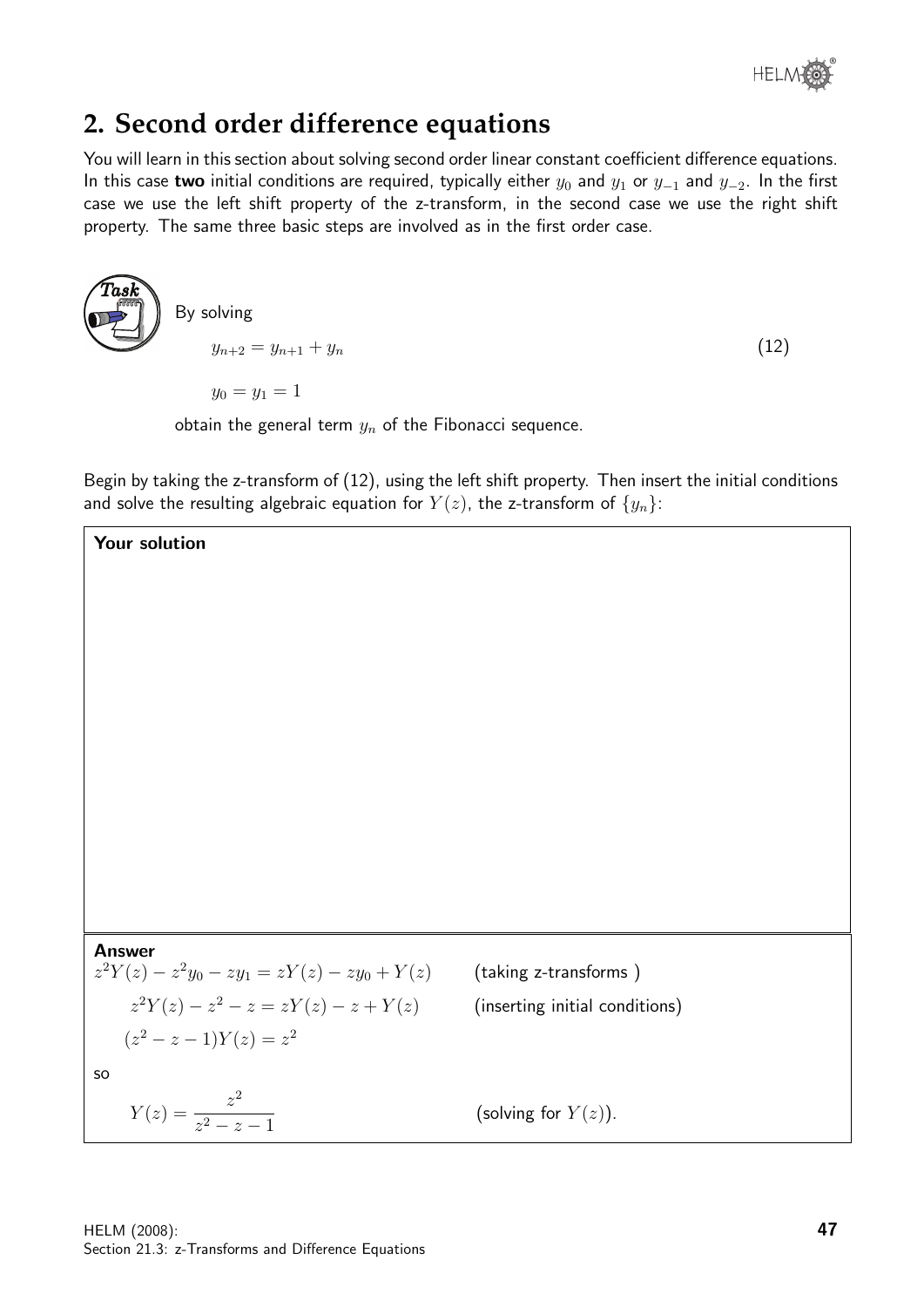Now solve the quadratic equation  $z^2 - z - 1 = 0$  and hence factorize the denominator of  $Y(z)$ :

### Your solution

Your solution

Answer  $z^2 - z - 1 = 0$  $\therefore z = \frac{1 \pm \sqrt{2}}{1}$ √  $1 + 4$ 2 =  $1 \pm$ √ 2 so if  $a =$  $1 + \sqrt{5}$ 2  $, b =$ 1 − √ 5 2  $Y(z) = \frac{z^2}{(z-z)^2}$  $(z-a)(z-b)$ 

This form for  $Y(z)$  often arises in solving second order difference equations. Write it in partial fractions and find  $y_n$ , leaving  $a$  and  $b$  as general at this stage:

5

Answer  
\n
$$
Y(z) = z \left( \frac{z}{(z-a)(z-b)} \right) = \frac{Az}{z-a} + \frac{Bz}{(z-b)}
$$
 in partial fractions  
\nwhere  $A = \frac{a}{a-b}$  and  $B = \frac{b}{b-a}$   
\nHence, taking inverse z-transforms  
\n
$$
y_n = Aa^n + Bb^n = \frac{1}{(a-b)} (a^{n+1} - b^{n+1})
$$
\n(13)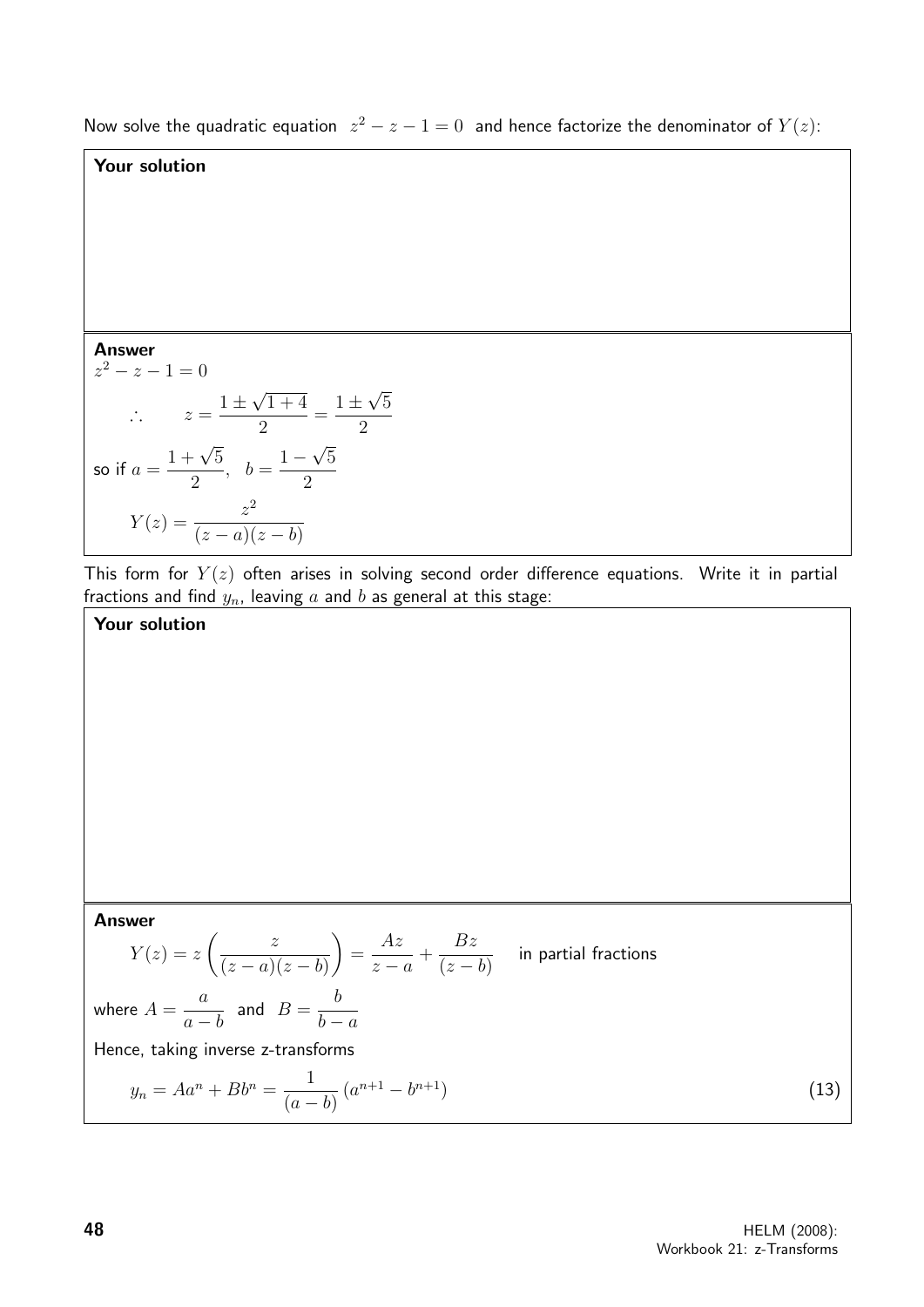

Now complete the Fibonacci problem:

### Your solution

#### Answer

**Answer**  
With 
$$
a = \frac{1 + \sqrt{5}}{2}
$$
  $b = \frac{1 - \sqrt{5}}{2}$  so  $a - b = \sqrt{5}$ 

we obtain, using (13)

$$
y_n = \frac{1}{\sqrt{5}} \left( \left( \frac{1 + \sqrt{5}}{2} \right)^{n+1} - \left( \frac{1 - \sqrt{5}}{2} \right)^n \right) \qquad n = 2, 3, 4, \dots
$$

for the  $n<sup>th</sup>$  term of the Fibonacci sequence.

With an appropriate computational aid you could (i) check that this formula does indeed give the familiar sequence

 $\{1, 1, 2, 3, 5, 8, 13, \ldots\}$ 

and (ii) obtain, for example,  $y_{50}$  and  $y_{100}$ .

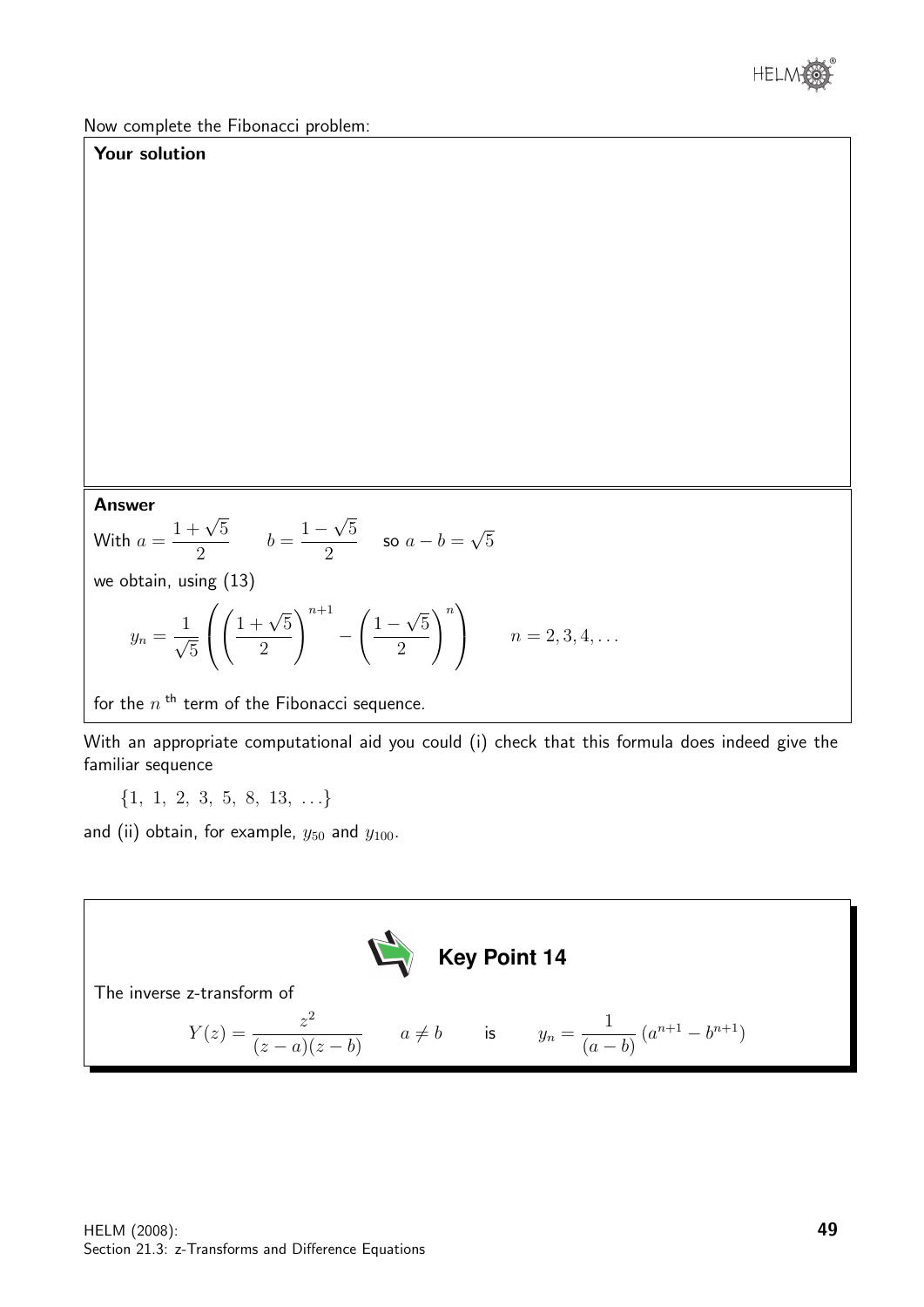

Use the right shift property of z-transforms to solve the second order difference equation

$$
y_n - 7y_{n-1} + 10 y_{n-2} = 0
$$
 with  $y_{-1} = 16$  and  $y_{-2} = 5$ .

[Hint: the steps involved are the same as in the previous Task]

| Your solution                                                                                                          |
|------------------------------------------------------------------------------------------------------------------------|
|                                                                                                                        |
|                                                                                                                        |
|                                                                                                                        |
|                                                                                                                        |
|                                                                                                                        |
|                                                                                                                        |
| <b>Answer</b>                                                                                                          |
| $Y(z) - 7(z^{-1}Y(z) + 16)$ + $10(z^{-2}Y(z) + 16z^{-1} + 5) = 0$                                                      |
| $Y(z)(1-7z^{-1}+10z^{-2}) - 112+160z^{-1}+50=0$                                                                        |
| $Y(z)\left(\frac{z^2-7z+10}{z^2}\right) = 62-160z^{-1}$                                                                |
| $Y(z) = \frac{62z^2}{z^2 - 7z + 10} - \frac{160z}{z^2 - 7z + 10}$                                                      |
| $= z \frac{(62z - 160)}{(z - 2)(z - 5)}$                                                                               |
| $=\frac{12z}{z-2}+\frac{50z}{z-5}$ in partial fractions<br>$y_n = 12 \times 2^n + 50 \times 5^n$ $n = 0, 1, 2, $<br>SO |
|                                                                                                                        |

We now give an Example where a quadratic equation with repeated solutions arises.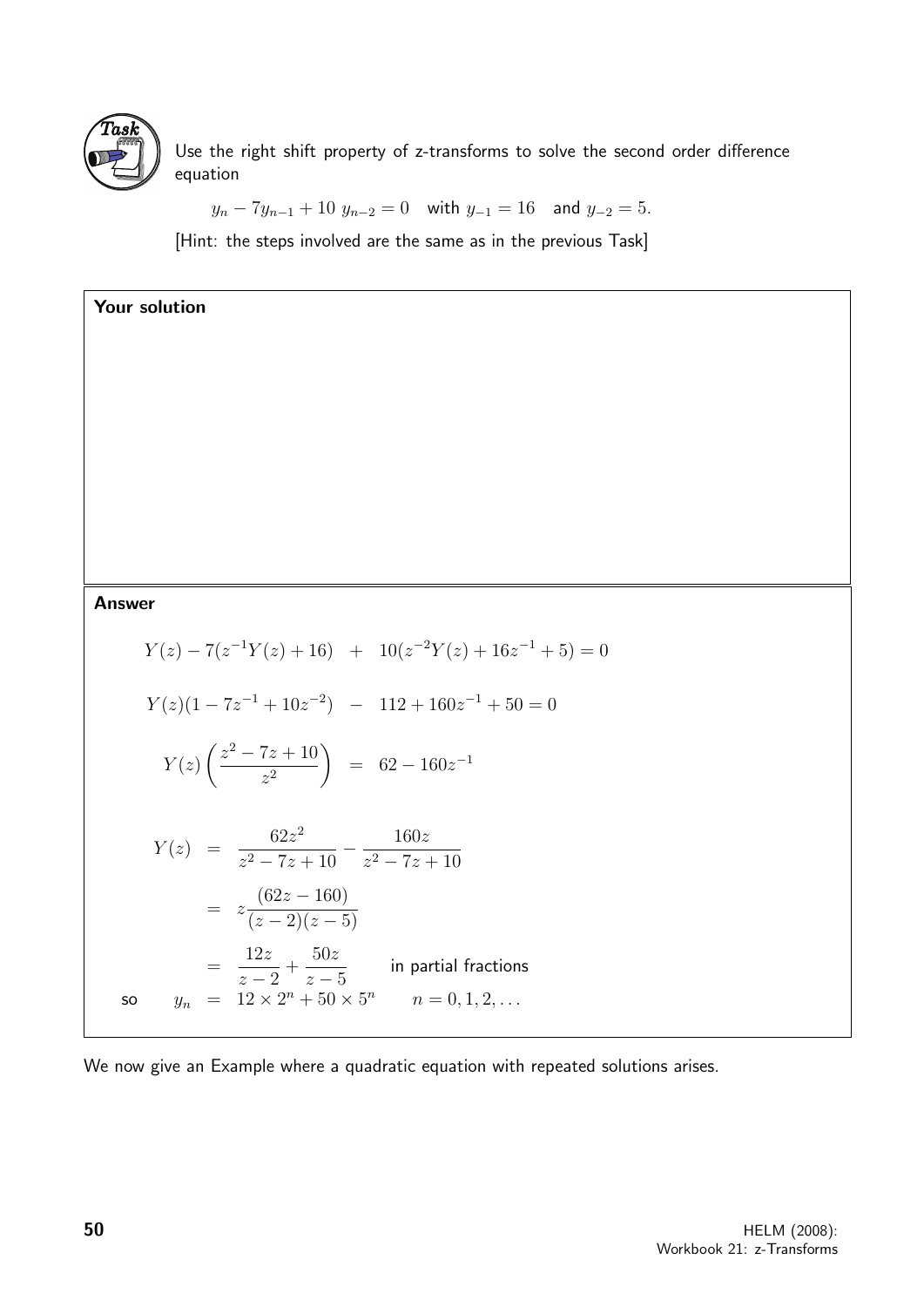# **Example 1** (a) Obtain the z-transform of  $\{f_n\} = \{na^n\}.$ (b) Solve

$$
y_n - 6y_{n-1} + 9y_{n-2} = 0 \qquad n = 0, 1, 2, ...
$$
  

$$
y_{-1} = 1 \qquad y_{-2} = 0
$$

[Hint: use the result from (a) at the inversion stage.]

**Solution**  
\n(a) 
$$
Z\{n\} = \frac{z}{(z-1)^2}
$$
  $\therefore$   $Z\{na^n\} = \frac{z/a}{(z/a-1)^2} = \frac{az}{(z-a)^2}$  where we have used the property  $Z\{f_n a^n\} = F\left(\frac{z}{a}\right)$   
\n(b) Taking the z-transform of the difference equation and inserting the initial conditions:  
\n $Y(z) - 6(z^{-1}Y(z) + 1) + 9(z^{-2}Y(z) + z^{-1}) = 0$   
\n $Y(z)(1 - 6z^{-1} + 9z^{-2}) = 6 - 9z^{-1}$   
\n $Y(z)(z^2 - 6z + 9) = 6z^2 - 9z$   
\n $Y(z) = \frac{6z^2 - 9z}{(z-3)^2} = z\left(\frac{6z - 9}{(z-3)^2}\right) = z\left(\frac{6}{z-3} + \frac{9}{(z-3)^2}\right)$  in partial fractions  
\nfrom which, using the result (a) on the second term,  
\n $y_n = 6 \times 3^n + 3n \times 3^n = (6 + 3n)3^n$   
\nWe shall re-do this inversion by an alternative method shortly.



Start by obtaining  $Y(z)$  using the left shift theorem:

### Your solution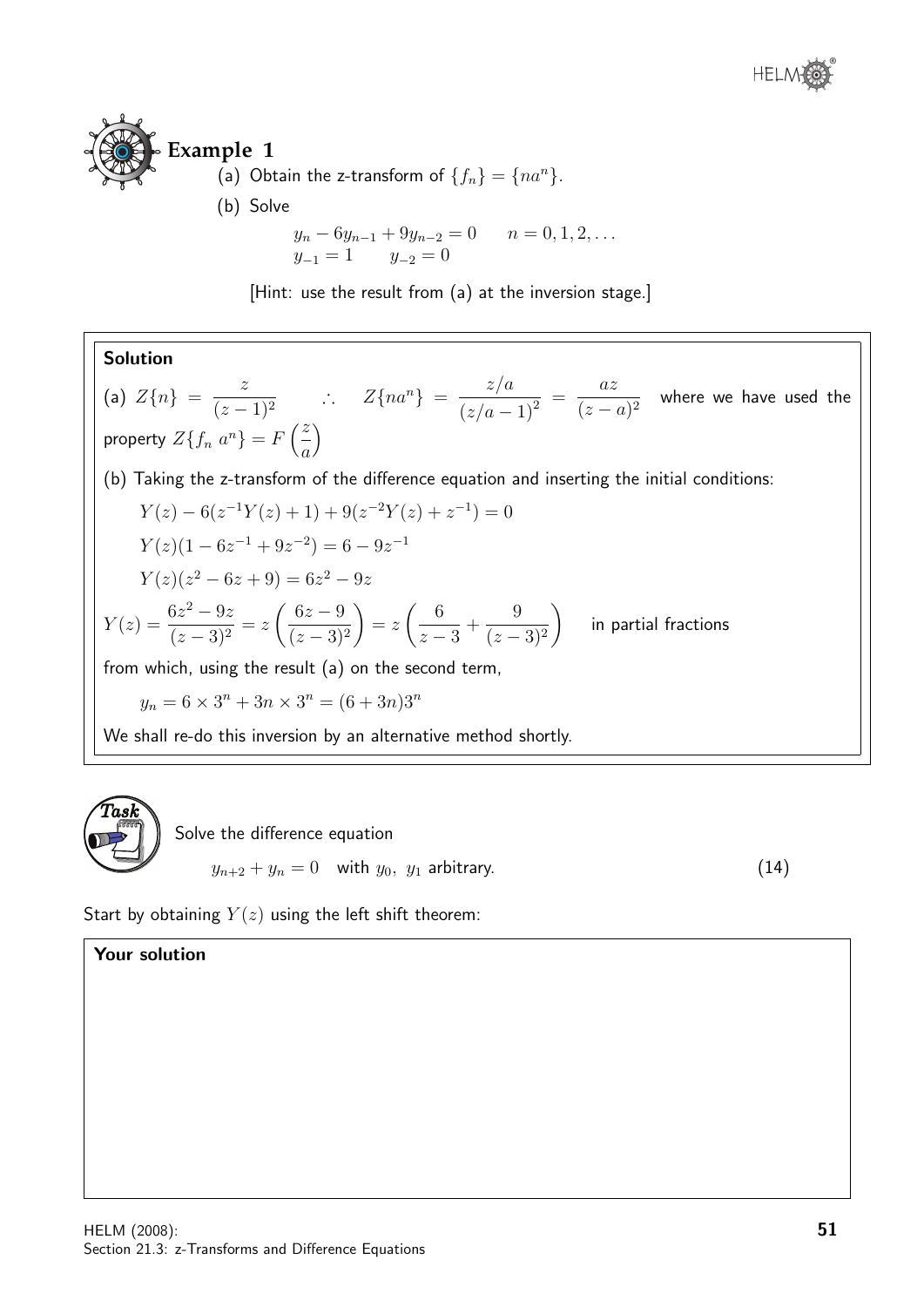Answer

$$
z^{2}Y(z) - z^{2}y_{0} - zy_{1} + Y(z) = 0
$$
  
\n
$$
(z^{2} + 1)Y(z) = z^{2}y_{0} + zy_{1}
$$
  
\n
$$
Y(z) = \frac{z^{2}}{z^{2} + 1}y_{0} + \frac{z}{z^{2} + 1}y_{1}
$$

To find the inverse z-transforms recall the results for  $Z\{\cos \omega n\}$  and  $Z\{\sin \omega n\}$  from Key Point 6 (page 21) and some of the particular cases discussed in Section 21.2. Hence find  $y_n$  here:

Your solution

#### Answer

Taking  $Z\{\cos \omega n\}$  and  $Z\{\sin \omega n\}$  with  $\omega = \frac{\pi}{2}$ 2

$$
Z\left\{\cos\left(\frac{n\pi}{2}\right)\right\} = \frac{z^2}{z^2 + 1}
$$
  
\n
$$
Z\left\{\sin\left(\frac{n\pi}{2}\right)\right\} = \frac{z}{z^2 + 1}
$$
  
\nHence  $y_n = y_0 \mathbb{Z}^{-1}\left\{\frac{z^2}{z^2 + 1}\right\} + y_1 \mathbb{Z}^{-1}\left\{\frac{z}{z^2 + 1}\right\} = y_0 \cos\left(\frac{n\pi}{2}\right) + y_1 \sin\left(\frac{n\pi}{2}\right)$  (15)

Those of you who are familiar with **differential** equations may know that  $d^2u$ 

$$
\frac{d^2y}{dt^2} + y = 0 \t y(0) = y_0, \t y'(0) = y'_0 \t (16)
$$

has solutions  $y_1 = \cos t$  and  $y_2 = \sin t$  and a general solution

$$
y = c_1 \cos t + c_2 \sin t \tag{17}
$$

where  $c_1 = y_0$  and  $c_2 = y'_0$ .

This differential equation is a model for simple harmonic oscillations. The difference equation (14) and its solution (15) are the discrete counterparts of (16) and (17).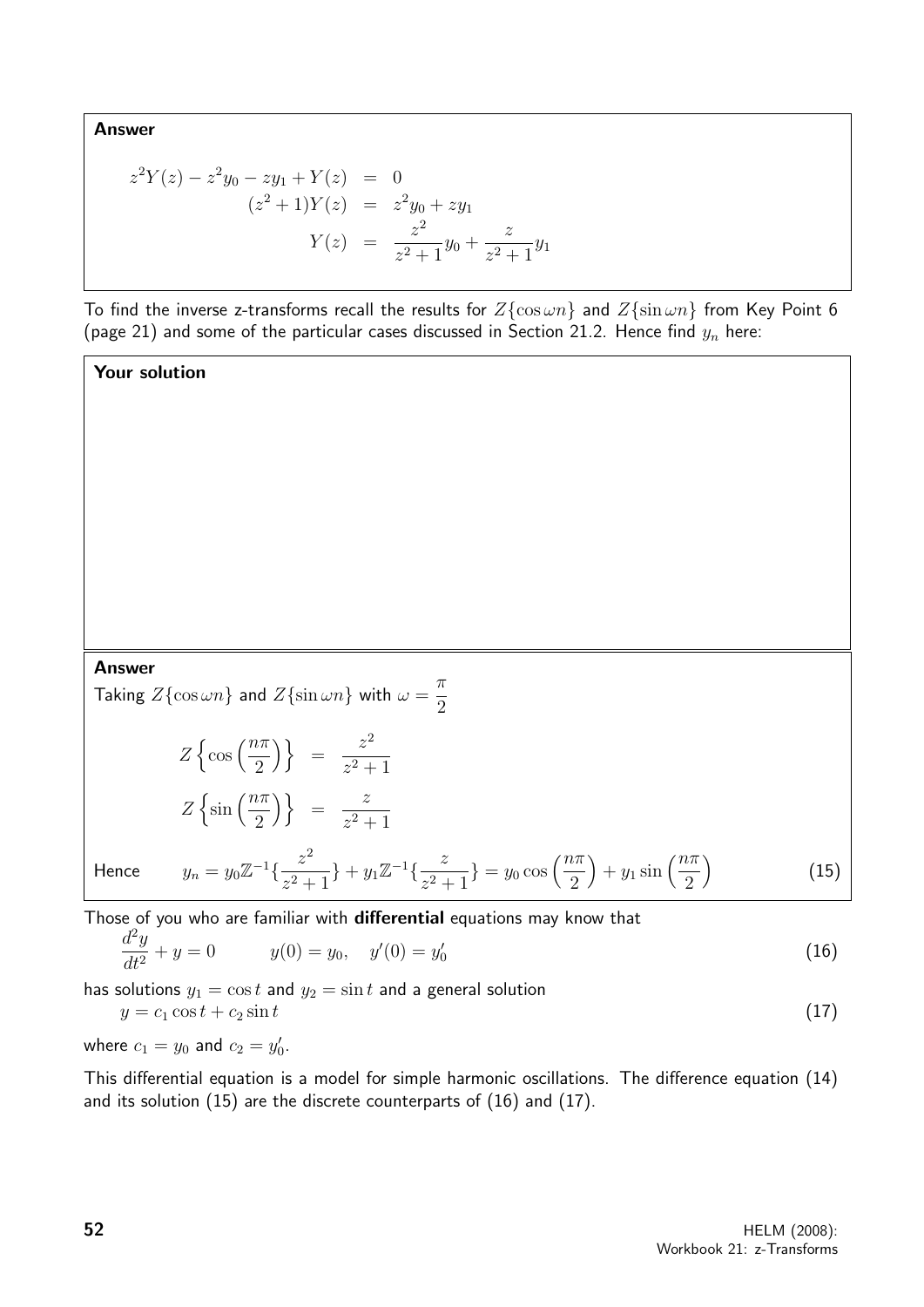

# **3. Inversion of z-transforms using residues**

This method has its basis in a branch of mathematics called complex integration. You may recall that the  $z'$  quantity of z-transforms is a complex quantity, more specifically a **complex** variable. However, it is not necessary to delve deeply into the theory of complex variables in order to obtain simple inverse z-transforms using what are called **residues**. In many cases inversion using residues is easier than using partial fractions. Hence reading on is strongly advised.

### **Pole of a function of a complex variable**

If  $G(z)$  is a function of the complex variable z and if

$$
G(z) = \frac{G_1(z)}{(z - z_0)^k}
$$

where  $G_1(z_0)$  is non-zero and finite then  $G(z)$  is said to have a **pole** of order k at  $z = z_0$ . For example if

$$
G(z) = \frac{6(z-2)}{z(z-3)(z-4)^2}
$$

then  $G(z)$  has the following 3 poles.

- (i) pole of order 1 at  $z = 0$
- (ii) pole of order 1 at  $z = 3$
- (iii) pole of order 2 at  $z = 4$ .

(Poles of order 1 are sometimes known as simple poles.)

Note that when  $z = 2$ ,  $G(z) = 0$ . Hence  $z = 2$  is said to be a zero of  $G(z)$ . (It is the only zero in this case).



Write down the poles and zeros of

$$
G(z) = \frac{3(z+4)}{z^2(2z+1)(3z-9)}
$$
\n(18)

State the order of each pole.

#### Your solution

#### Answer

 $G(z)$  has a zero when  $z = -4$ .  $G(z)$  has first order poles at  $z = -1/2$ ,  $z = 3$ .  $G(z)$  has a second order pole at  $z = 0$ .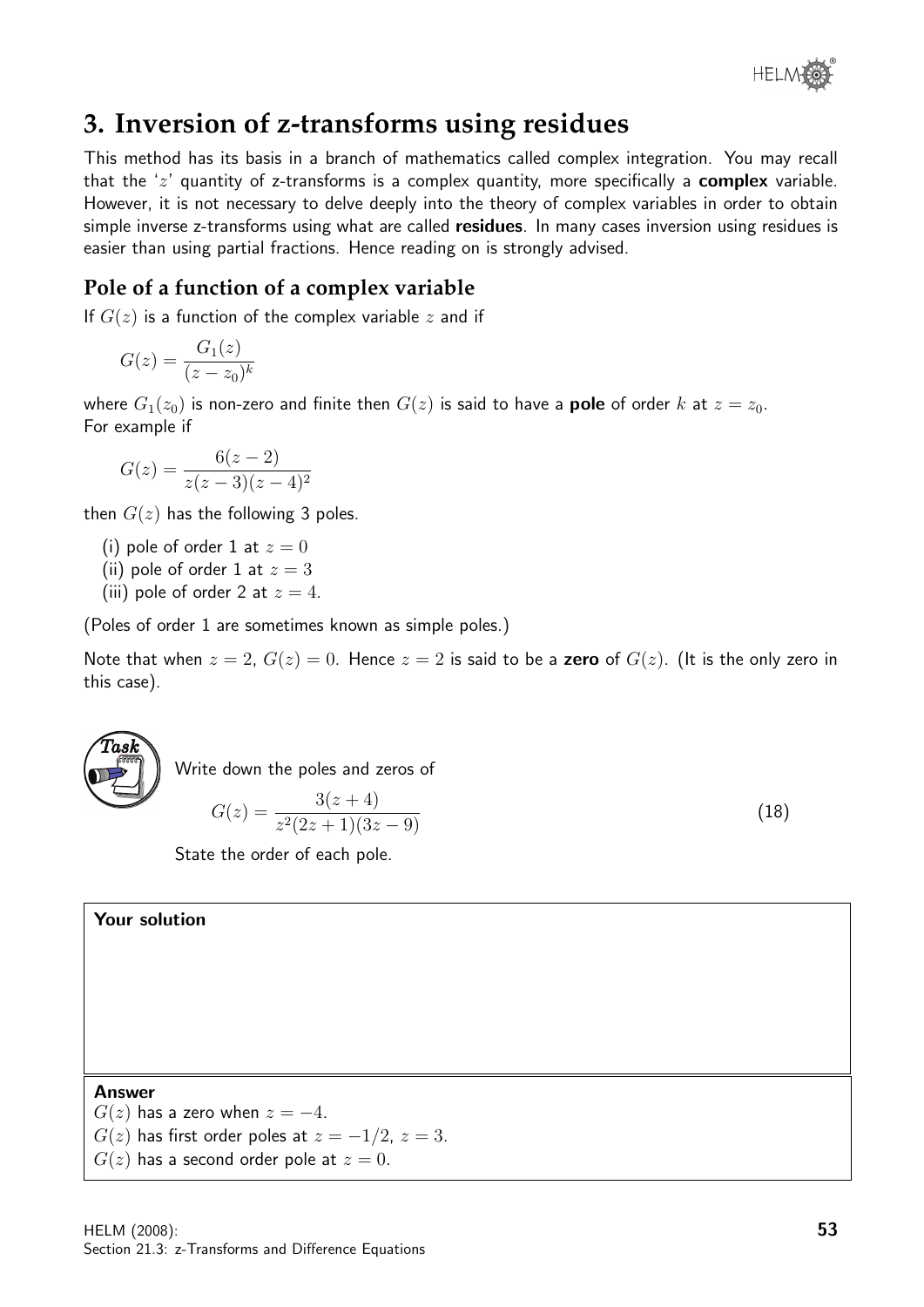### **Residue at a pole**

The residue of a complex function  $G(z)$  at a first order pole  $z_0$  is

$$
\text{Res } (G(z), z_0) = [G(z)(z - z_0)]_{z_0} \tag{19}
$$

The residue at a second order pole  $z_0$  is

$$
\text{Res } (G(z), z_0) = \left[ \frac{d}{dz} (G(z)(z - z_0)^2) \right]_{z_0} \tag{20}
$$

You need not worry about how these results are obtained or their full mathematical significance. (Any textbook on Complex Variable Theory could be consulted by interested readers.)

#### Example

Consider again the function (18) in the previous guided exercise.

$$
G(z) = \frac{3(z+4)}{z^2(2z+1)(3z-9)}
$$

$$
= \frac{(z+4)}{2z^2(z+\frac{1}{2})(z-3)}
$$

The second form is the more convenient for the residue formulae to be used. Using (19) at the two first order poles:

$$
\begin{array}{rcl} \text{Res} & \left( G(z), \ -\frac{1}{2} \right) & = & \left[ G(z) \left( z - \left( -\frac{1}{2} \right) \right) \right]_{\frac{1}{2}} \\ & = & \left[ \frac{(z+4)}{2z^2(z-3)} \right]_{\frac{1}{2}} = -\frac{18}{5} \\ \text{Res} & [G(z), \ 3] & = & \left[ \frac{(z+4)}{2z^2 \left( z + \frac{1}{2} \right)} \right]_{3} = \frac{1}{9} \end{array}
$$

Using (20) at the second order pole

$$
\text{Res } (G(z), 0) = \left[ \frac{d}{dz} (G(z)(z - 0)^2) \right]_0
$$

The differentiation has to be carried out before the substitution of  $z = 0$  of course.

$$
\therefore \text{ Res } (G(z), 0) = \left[ \frac{d}{dz} \left( \frac{(z+4)}{2\left(z+\frac{1}{2}\right)(z-3)} \right) \right]_0
$$

$$
= \frac{1}{2} \left[ \frac{d}{dz} \left( \frac{z+4}{z^2 - \frac{5}{2}z - \frac{3}{2}} \right) \right]_0
$$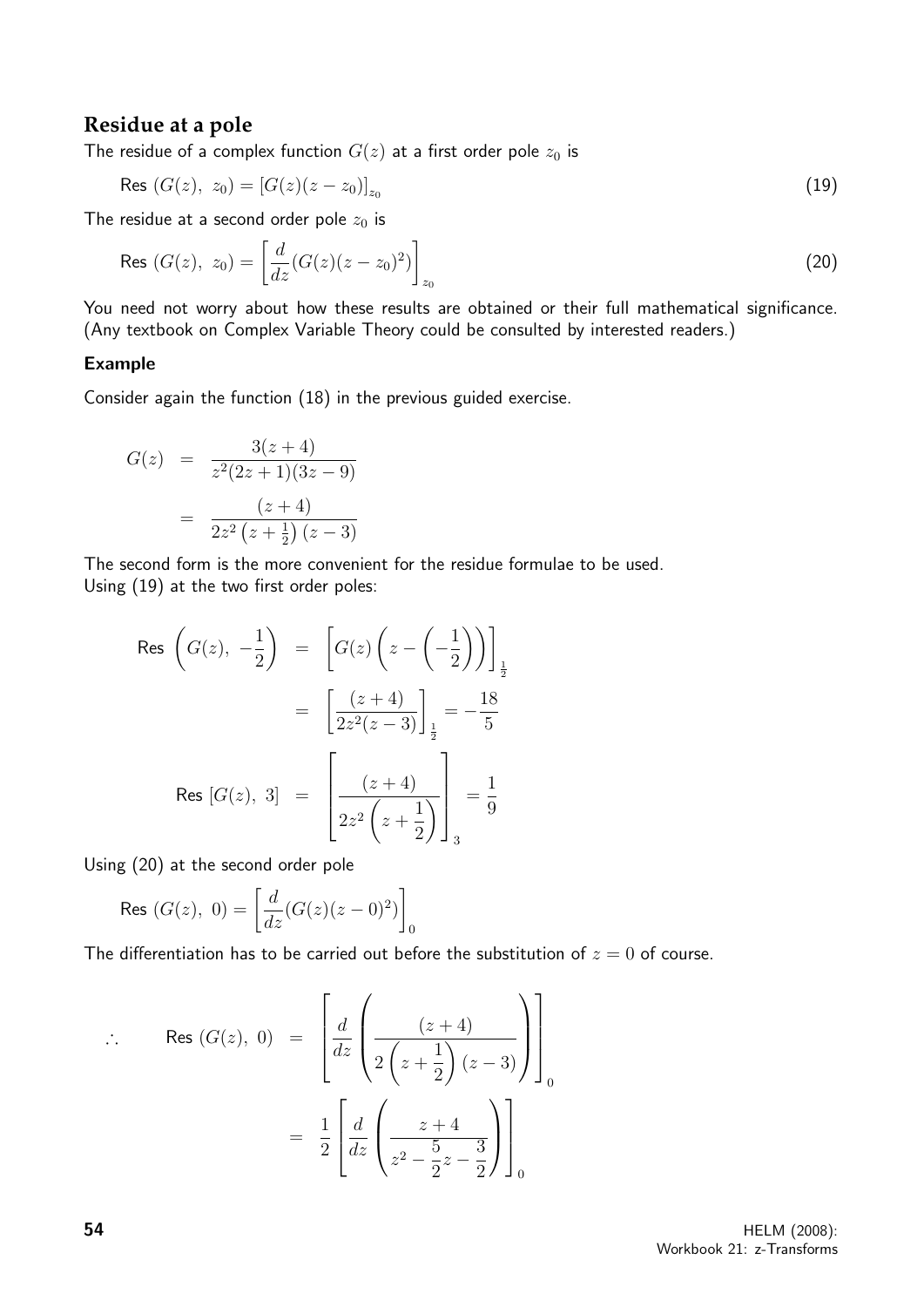

Carry out the differentiation shown on the last line of the previous page, then substitute  $z = 0$  and hence obtain the required residue.

Your solution Answer Differentiating by the quotient rule then substituting  $z = 0$  gives Res  $(G(z), 0) = \frac{17}{8}$ 9

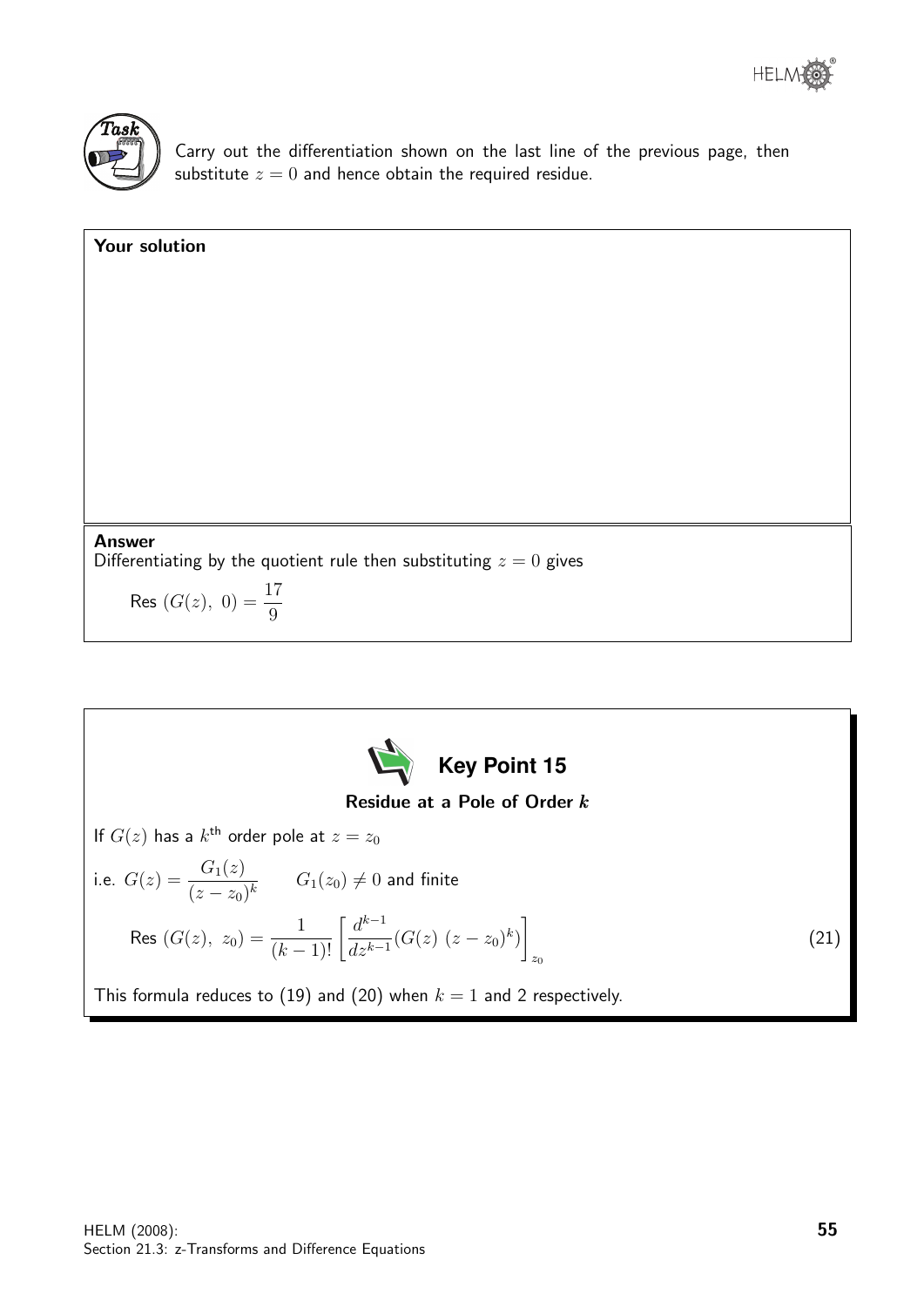#### **Inverse z-transform formula**

Recall that, by definition, the z-transform of a sequence  $\{f_n\}$  is

$$
F(z) = f_0 + f_1 z^{-1} + f_2 z^{-2} + \dots f_n z^{-n} + \dots
$$

If we multiply both sides by  $z^{n-1}$  where n is a positive integer we obtain

$$
F(z)z^{n-1} = f_0 z^{n-1} + f_1 z^{n-2} + f_2 z^{n-3} + \dots + f_n z^{-1} + f_{n+1} z^{-2} + \dots
$$

Using again a result from complex integration it can be shown from this expression that the general term  $f_n$  is given by

$$
f_n = \text{sum of residues of } F(z) \ z^{n-1} \text{ at its poles}
$$
 (22)

The poles of  $F(z)z^{n-1}$  will be those of  $F(z)$  with possibly additional poles at the origin.

To illustrate the residue method of inversion we shall re-do some of the earlier examples that were done using partial fractions.

#### Example:

$$
Y(z) = \frac{z^2}{(z-a)(z-b)} \qquad a \neq b
$$

so

$$
Y(z)z^{n-1} = \frac{z^{n+1}}{(z-a)(z-b)} = G(z), \text{ say.}
$$

 $G(z)$  has first order poles at  $z = a$ ,  $z = b$  so using (19).

$$
\text{Res}(G(z), a) = \left[\frac{z^{n+1}}{z-b}\right]_a = \frac{a^{n+1}}{a-b}
$$
\n
$$
\text{Res}(G(z), b) = \left[\frac{z^{n+1}}{z-a}\right]_b = \frac{b^{n+1}}{b-a} = \frac{-b^{n+1}}{a-b}
$$

We need simply add these residues to obtain the required inverse z-transform

$$
\therefore \qquad f_n = \frac{1}{(a-b)}(a^{n+1} - b^{n+1})
$$

as before.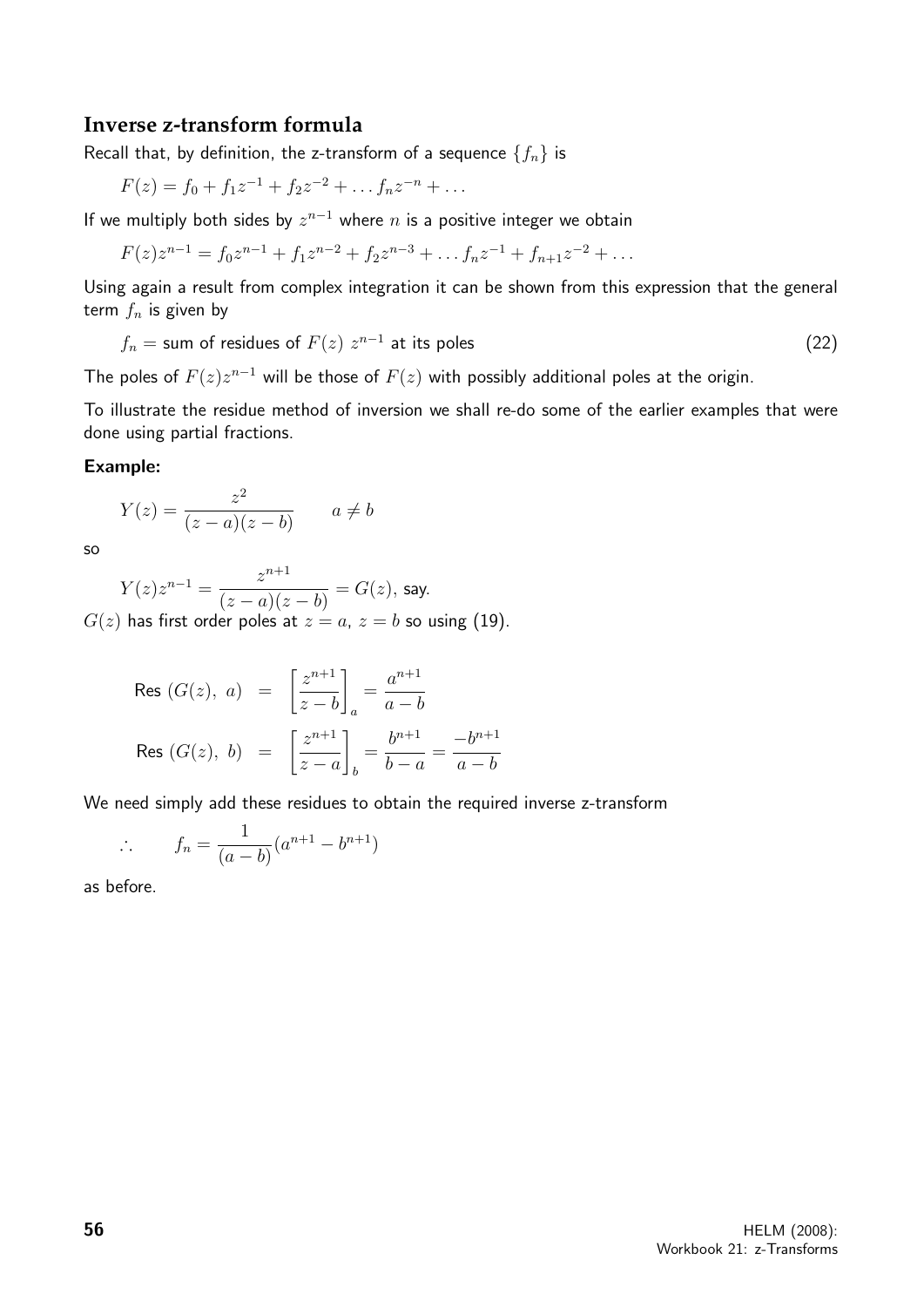

Your solution

Obtain, using (22), the inverse z-transform of  $Y(z) = \frac{6z^2 - 9z}{(z - 2)z^2}$  $(z-3)^2$ 

Firstly, obtain the pole(s) of  $G(z) = Y(z)z^{n-1}$  and deduce the order:

Answer

$$
G(z) = Y(z)z^{n-1} = \frac{6z^{n+1} - 9z^n}{(z-3)^2}
$$

whose only pole is one of second order at  $z = 3$ .

Now calculate the residue of  $G(z)$  at  $z = 3$  using (20) and hence write down the required inverse z-transform  $y_n$ :

### Your solution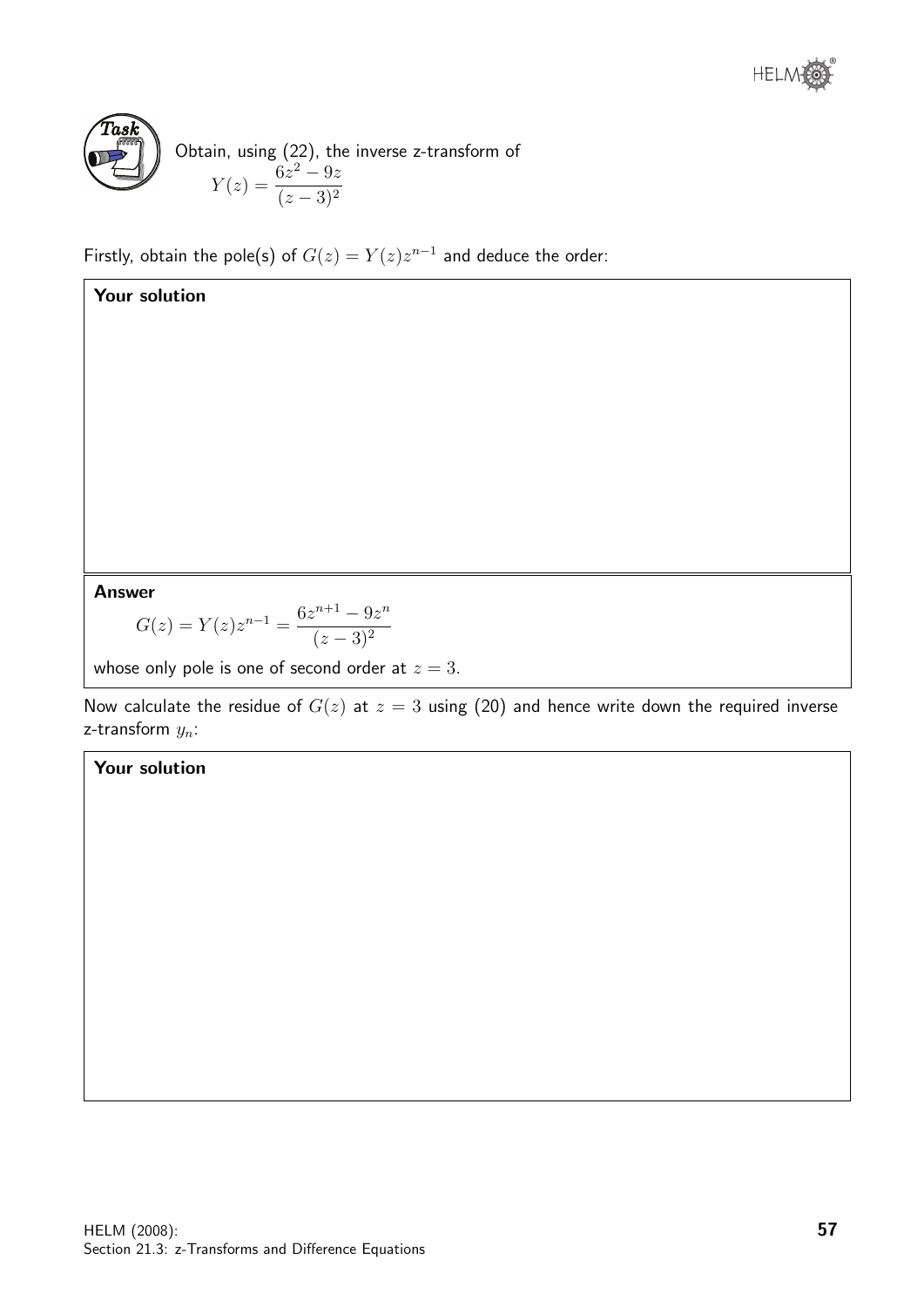Answer

$$
\begin{aligned}\n\text{Res } (G(z), \ 3) &= \left[ \frac{d}{dz} (6z^{n+1} - 9z^n) \right]_3 \\
&= \left[ 6(n+1)z^n - 9nz^{n-1} \right]_3 \\
&= 6(n+1)3^n - 9n3^{n-1} \\
&= 6 \times 3^n + 3n3^n\n\end{aligned}
$$

This is the same as was found by partial fractions, but there is considerably less labour by the residue method.

In the above examples all the poles of the various functions  $G(z)$  were real. This is the easiest situation but the residue method will cope with complex poles.

#### Example

We showed earlier that

$$
\frac{z^2}{z^2+1}
$$
 and  $\cos\left(\frac{n\pi}{2}\right)$ 

formed a z-transform pair.

We will now obtain  $y_n$  if  $Y(z) = \frac{z^2}{z^2 + z^2}$  $\frac{z^2}{z^2+1}$  using residues. Using residues with, from (22),

$$
G(z) = \frac{z^{n+1}}{z^2 + 1} = \frac{z^{n+1}}{(z - \mathbf{i})(z + \mathbf{i})} \text{ where } \mathbf{i}^2 = -1.
$$

we see that  $G(z)$  has first order poles at the complex conjugate points  $\pm$  i. Using (19)

$$
\text{Res } (G(z), i) = \left[\frac{z^{n+1}}{z+i}\right]_i = \frac{i^{n+1}}{2i} \qquad \text{Res } (G(z), -i) = \frac{(-i)^{n+1}}{(-2i)}
$$

(Note the complex conjugate residues at the complex conjugate poles.)

Hence 
$$
\mathbb{Z}^{-1}\left\{\frac{z^2}{z^2+1}\right\} = \frac{1}{2i} \left(i^{n+1} - (-i)^{n+1}\right)
$$

But  $i = e^{i\pi/2}$  and  $-i = e^{-i\pi/2}$ , so the inverse *z*-transform is

$$
\frac{1}{2i} \left( e^{i(n+1)\pi/2} - e^{-i(n+1)\pi/2} \right) = \sin(n+1)\frac{\pi}{2} = \cos\left(\frac{n\pi}{2}\right) \quad \text{as expected.}
$$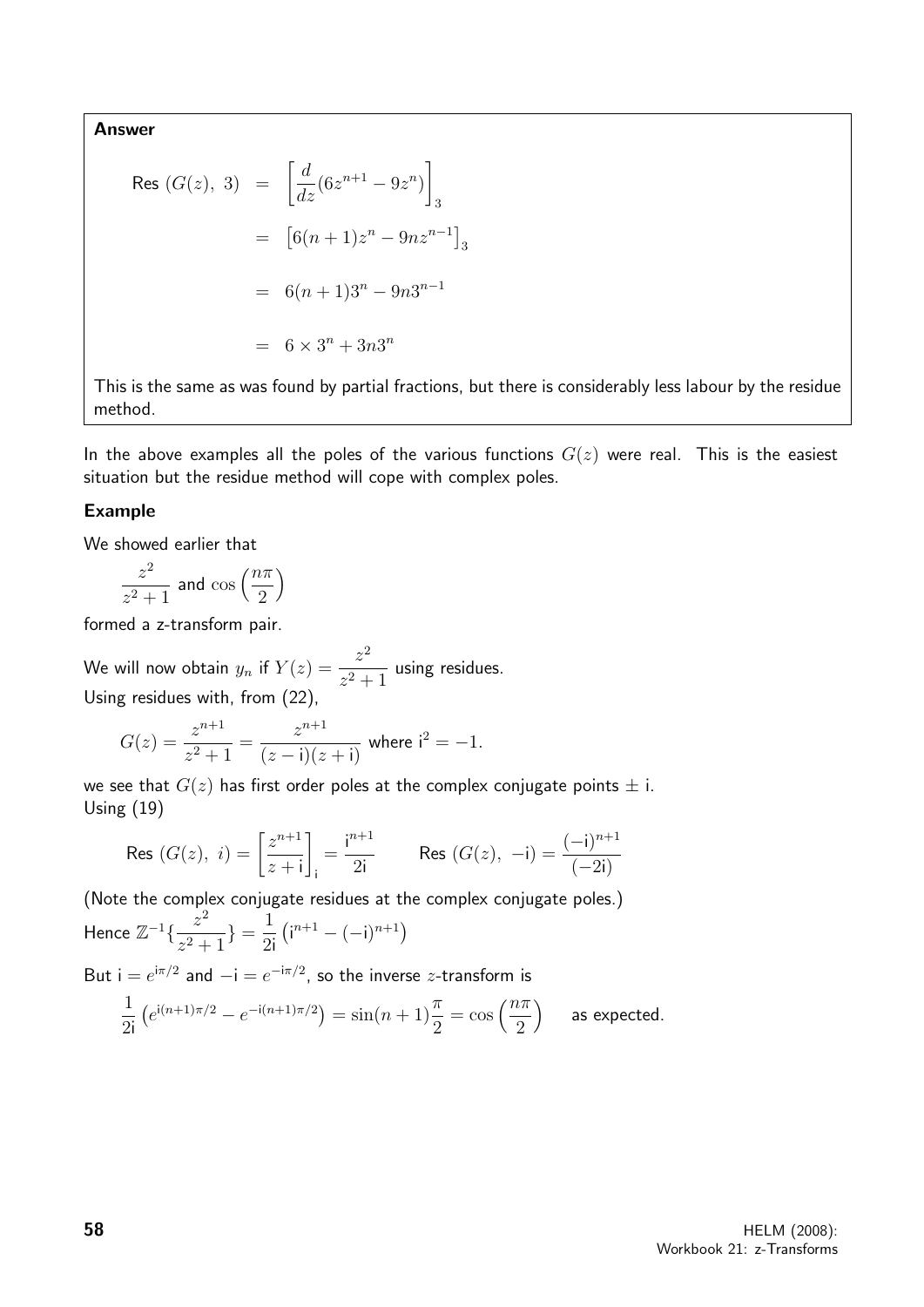



Show, using residues, that

$$
\mathbb{Z}^{-1}\left\{\frac{z}{z^2+1}\right\} = \sin\left(\frac{n\pi}{2}\right)
$$

# Your solution Answer Using (22):  $G(z) = z^{n-1} \frac{z}{2}$  $\frac{z^2}{z^2+1} =$  $z^n$  $\frac{z^2}{z^2+1} =$  $z^n$  $(z + i)(z - i)$ Res  $(G(z), i) = \frac{i^n}{2i}$ 2i Res  $(G(z), -i) = \frac{(-i)^n}{2i}$  $-2i$  $\mathbb{Z}^{-1}\left\{\frac{z}{2}\right\}$  $z^2+1$ } =  $\frac{1}{2}$ 2i  $(i^{n} - (-i)^{n})$ = 1 2i  $(e^{in\pi/2} - e^{-in\pi/2})$  $=$   $\sin\left(\frac{n\pi}{2}\right)$ 2  $\setminus$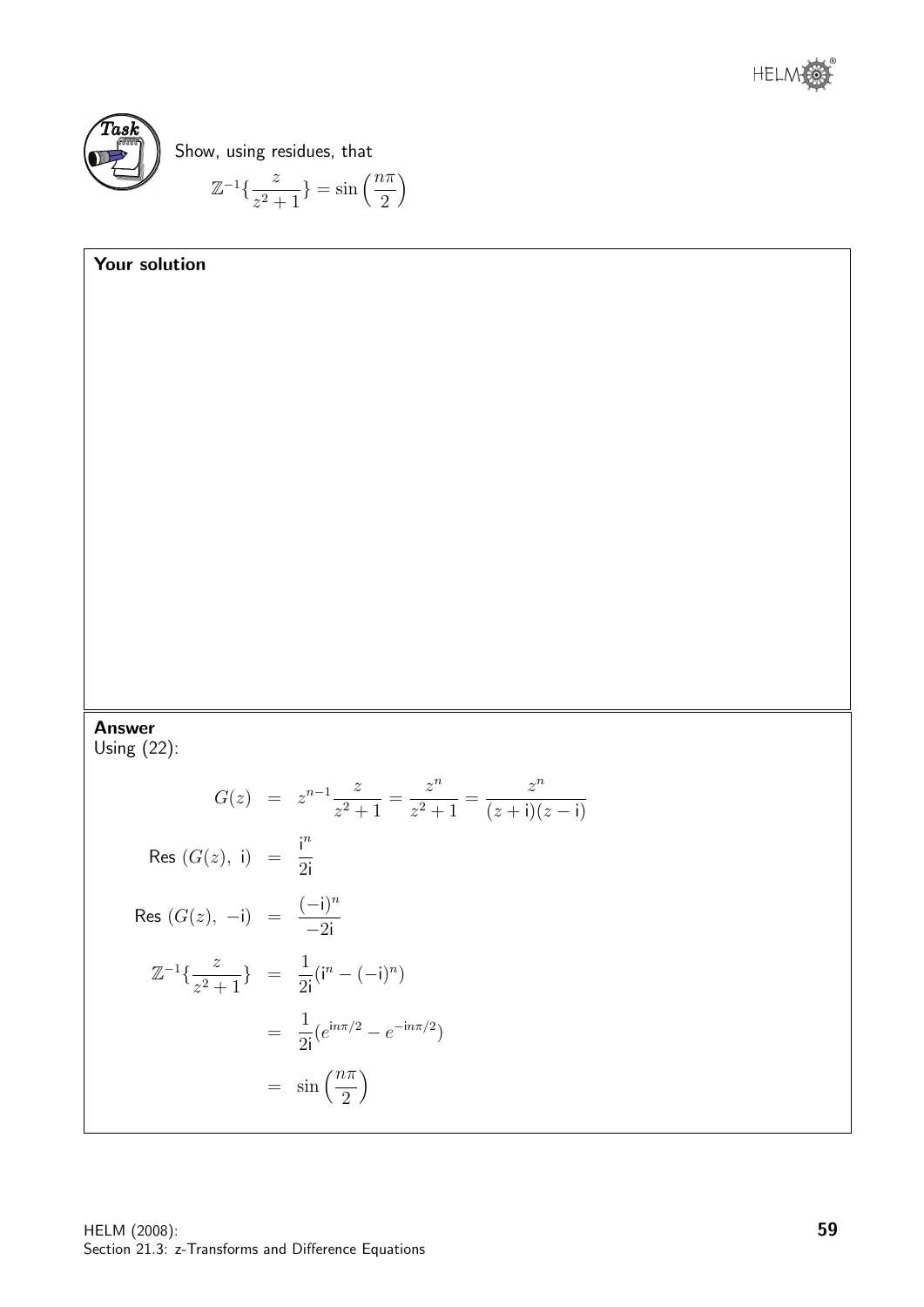## **4. An application of difference equations – currents in a ladder network**

The application we will consider is that of finding the electric currents in each loop of the ladder resistance network shown, which consists of  $(N + 1)$  loops. The currents form a sequence  $\{i_0, i_1, \ldots i_N\}$ 



#### Figure 7

All the resistors have the same resistance R so loops 1 to N are identical. The zero'th loop contains an applied voltage  $V$ . In this zero'th loop, Kirchhoff's voltage law gives

$$
V = Ri_0 + R(i_0 - i_1)
$$

from which

$$
i_1 = 2i_0 - \frac{V}{R} \tag{23}
$$

Similarly, applying the Kirchhoff law to the  $(n + 1)^{th}$  loop where there is no voltage source and 3 resistors

$$
0 = Ri_{n+1} + R(i_{n+1} - i_{n+2}) + R(i_{n+1} - i_n)
$$

from which

$$
i_{n+2} - 3i_{n+1} + i_n = 0 \qquad n = 0, 1, 2, \dots (N-2)
$$
\n(24)

(24) is the basic difference equation that has to be solved.



Using the left shift theorems obtain the z-transform of equation (24). Denote by  $I(z)$  the z-transform of  $\{i_n\}$ . Simplify the algebraic equation you obtain.

#### Your solution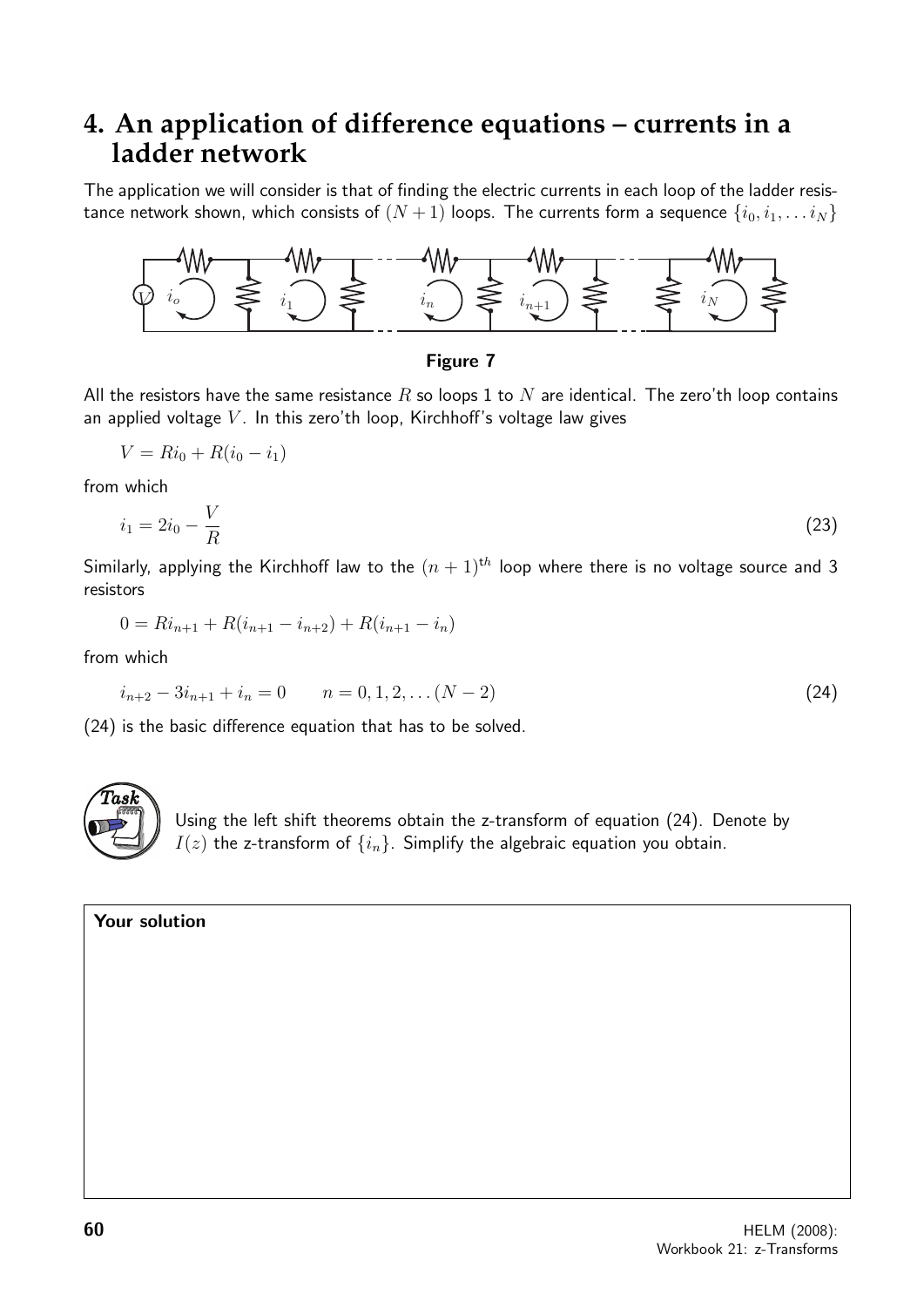Answer We obtain

$$
z^{2}I(z) - z^{2}i_{0} - zi_{1} - 3(zI(z) - zi_{0}) + I(z) = 0
$$

Simplifying

$$
(z2 - 3z + 1)I(z) = z2i0 + zi1 - 3zi0
$$
\n(25)

If we now eliminate  $i_1$  using (23), the right-hand side of (25) becomes

$$
z^{2}i_{0} + z\left(2i_{0} - \frac{V}{R}\right) - 3z i_{0} = z^{2}i_{0} - zi_{0} - z\frac{V}{R} = i_{0}\left(z^{2} - z - z\frac{V}{i_{0}R}\right)
$$

Hence from (25)

$$
I(z) = \frac{i_0 \left(z^2 - \left(1 + \frac{V}{i_0 R}\right) z\right)}{z^2 - 3z + 1}
$$
 (26)

Our final task is to find the inverse z-transform of (26).



Look at the table of z-transforms on page 35 (or at the back of the Workbook) and suggest what sequences are likely to arise by inverting  $I(z)$  as given in (26).

#### Your solution

#### Answer

The most likely candidates are hyperbolic sequences because both  $\{\cosh \alpha n\}$  and  $\{\sinh \alpha n\}$  have z-transforms with denominator

 $z^2 - 2z \cosh \alpha + 1$ 

which is of the same form as the denominator of (26), remembering that  $\cosh \alpha \geq 1$ . (Why are the trigonometric sequences  $\{\cos \omega n\}$  and  $\{\sin \omega n\}$  not plausible here?)

To proceed, we introduce a quantity  $\alpha$  such that  $\alpha$  is the positive solution of  $2\cosh \alpha = 3$  from which (using  $cosh^2 \alpha - sinh^2 \alpha \equiv 1$ ) we get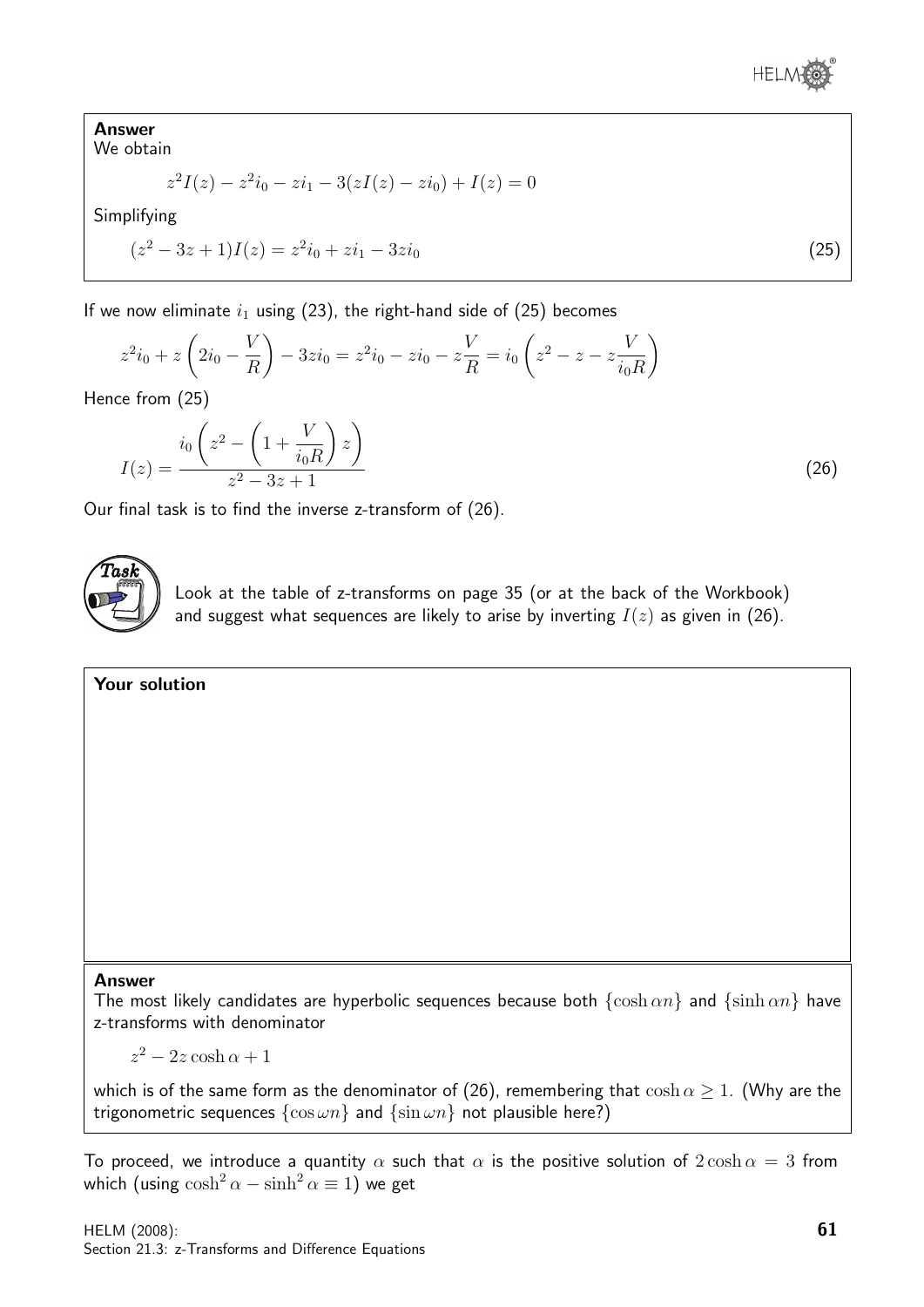$$
\sinh \alpha = \sqrt{\frac{9}{4} - 1} = \frac{\sqrt{5}}{2}
$$

Hence (26) can be written

$$
I(z) = i_0 \frac{\left(z^2 - \left(1 + \frac{V}{i_0 R}\right) z\right)}{z^2 - 2z \cosh \alpha + 1}
$$
\n(27)

To further progress, bearing in mind the z-transforms of  $\{\cosh \alpha n\}$  and  $\{\sinh \alpha n\}$ , we must subtract and add  $z \cosh \alpha$  to the numerator of (27), where  $\cosh \alpha = \frac{3}{2}$  $\frac{3}{2}$ .

$$
I(z) = i_0 \left[ \frac{z^2 - z \cosh \alpha + \frac{3z}{2} - \left(1 + \frac{V}{i_0 R}\right)z}{z^2 - 2z \cosh \alpha + 1} \right]
$$

$$
= i_0 \left[ \frac{(z^2 - z \cosh \alpha)}{z^2 - 2z \cosh \alpha + 1} + \frac{\left(\frac{3}{2} - 1\right)z - \frac{Vz}{i_0 R}}{z^2 - 2z \cosh \alpha + 1} \right]
$$

The first term in the square bracket is the z-transform of  $\{\cosh \alpha n\}$ .

The second term is

$$
\frac{\left(\frac{1}{2} - \frac{V}{i_0 R}\right) z}{z^2 - 2z \cosh \alpha + 1} = \frac{\left(\frac{1}{2} - \frac{V}{i_0 R}\right) \frac{2}{\sqrt{5}} z \frac{\sqrt{5}}{2}}{z^2 - 2z \cosh \alpha + 1}
$$

which has inverse z-transform

$$
\left(\frac{1}{2} - \frac{V}{i_0 R}\right) \frac{2}{\sqrt{5}} \sinh \alpha n
$$

Hence we have for the loop currents

$$
i_n = i_0 \cosh(\alpha n) + \left(\frac{i_0}{2} - \frac{V}{R}\right) \frac{2}{\sqrt{5}} \sinh(\alpha n) \qquad n = 0, 1, \dots N
$$
 (27)

where  $\cosh \alpha =$ 3 2 determines the value of  $\alpha$ .

Finally, by Kirchhoff's law applied to the rightmost loop

$$
3i_N=i_{N-1}
$$

from which, with (27), we could determine the value of  $i_0$ .